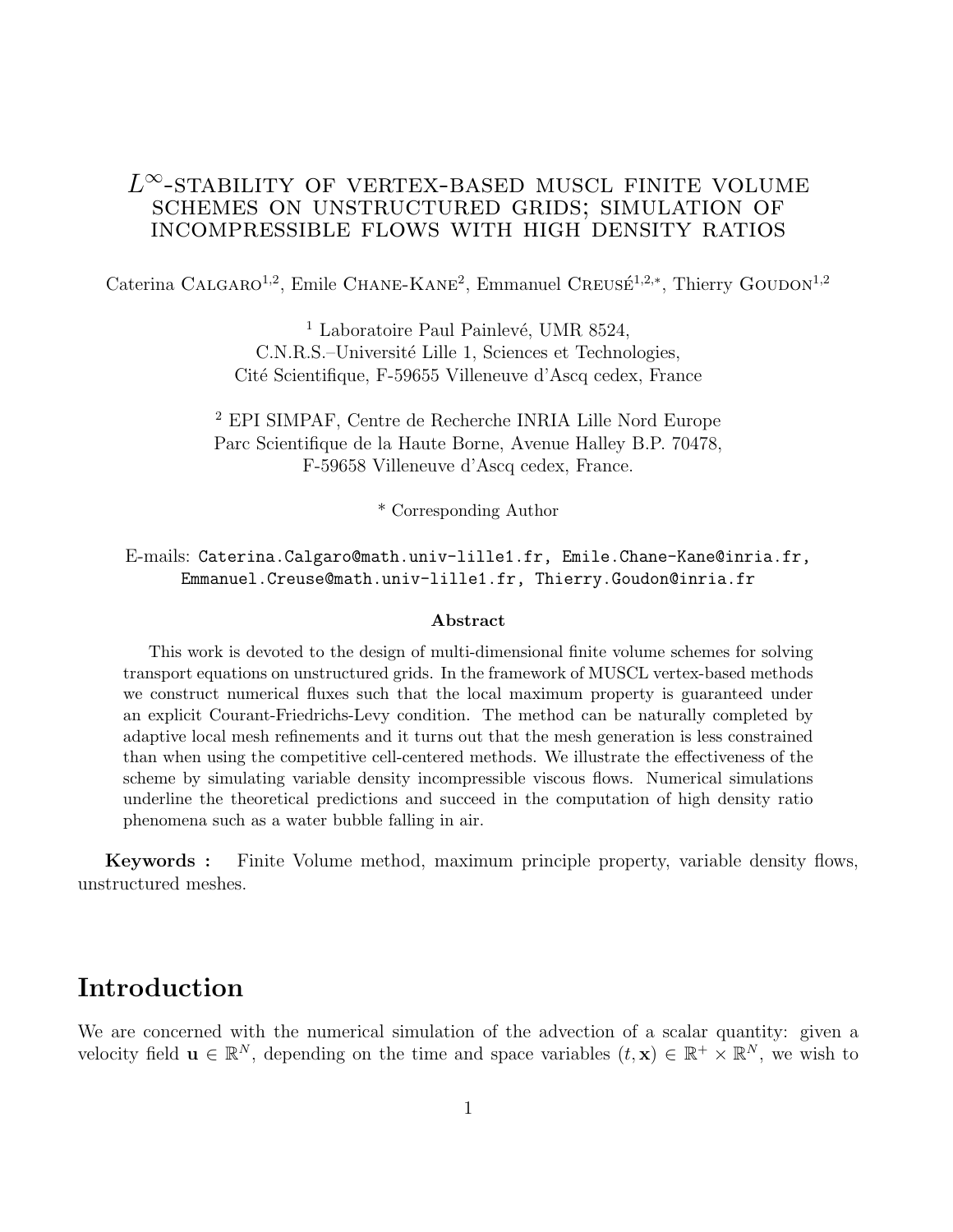compute the solution  $\rho(t, \mathbf{x}) \in \mathbb{R}$  of

$$
\partial_t \rho + \text{div}_\mathbf{x}(\rho \mathbf{u}) = 0. \tag{1}
$$

To this end, we shall use Finite Volume methods which are quite natural to this problem since they are based on the conservation relation

$$
\frac{\mathrm{d}}{\mathrm{d}t} \int_C \rho(t, \mathbf{x}) \, \mathrm{d}\mathbf{x} = - \int_{\partial C} \rho \, \mathbf{u} \cdot \mathbf{n}(\mathbf{x}) \, \mathrm{d}\sigma(\mathbf{x})
$$

which holds for any subdomain  $C$ . Therefore, the method is based on a suitable definition of the fluxes on the interfaces of the control volumes  $C$  that realize a tessellation of the whole computational domain. Anticipating on precise definitions, we distinguish among these methods between the vertex-based methods where variables are stored at the mesh vertices and cell-centered methods where variables are stored at the centroids of the cells. For a given mesh, there are many more degrees of freedom for a cell-center scheme than with a vertex-based scheme, but the structure of the discrete operators is more sparse. In particular, for a given number of unknowns, a fixed vertex has more neighbors than a fixed cell, which could lead to expect more accuracy with a vertex-based approach. However, while it might be natural to define the most effective discretization as the one which provides the highest accuracy at the lowest cost, the comparison between the two possible discretizations remains difficult and there is no conclusive answer. This is due to the difficulty in defining an appropriate notion of "equivalent mesh". We refer to [LT99] for an attempt in this direction, considering transonic flows. We also refer to [Mav07] for a complete commented overview of the debate on the pros and cons of these methods. In this work, we find some advantages in working in the vertex-based framework. Our first motivation comes from the development of hybrid Finite Volume/Finite Element schemes for the simulation of variable density viscous flows as introduced in [CCG08], for which it is convenient to use a vertex-based approximation of the density since it naturally defines on cells a  $\mathbb{P}1$  approximation of the density to be used for treating the momentum equation. Furthermore, for such simulations, due to the coupling between the density and the velocity field, it is crucial to use a scheme for (1) that preserves the maximum principle. This is the main issue devised in this paper. As it will be shown below, it turns out that  $L^{\infty}$  stability on unstructured meshes can be justified for vertex based meshes under less restrictive geometric assumptions than for cell-center methods.

The problem we address faces two difficulties:

- Firstly, as it is well known numerical approximation of (1) might generate diffusion and smooth out steep gradients. When dealing with multi-dimensional problems, as pointed in [DL01, DLL07], the origin of numerical diffusion is two-fold. Additionally to the usual diffusion in the direction of the velocity field, which already occurs in dimension one, diffusion phenomena also arise in transverse directions when the mesh is not aligned with the velocity.
- Secondly, we wish to work with unstructured grids. However, removing the Cartesian geometry of the mesh induces a loss of consistency: order one methods do not satisfy order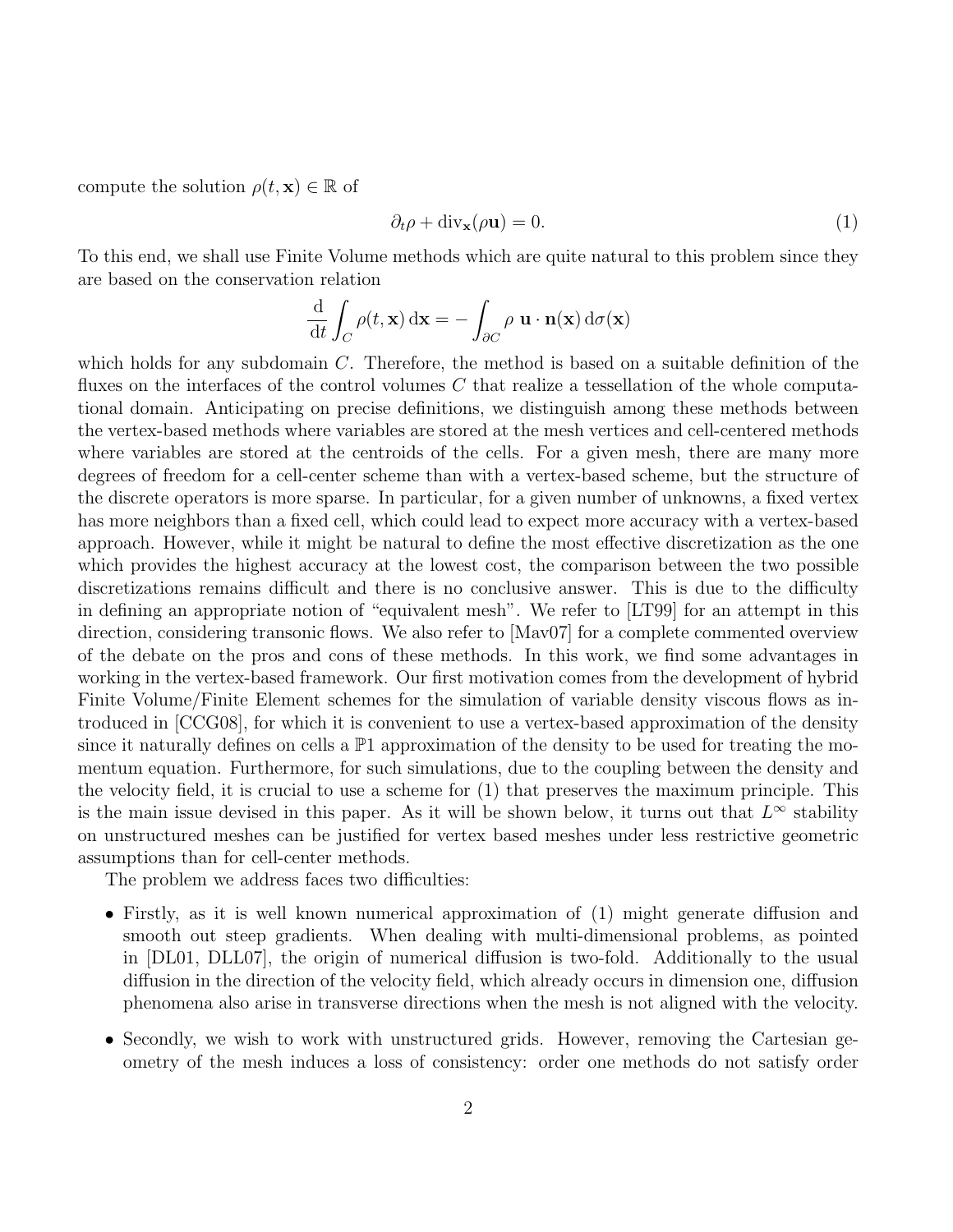one estimates on unstructured meshes. Fine analysis of this phenomenon can be found in [Des04a, Des04b, MV07, Mer08, DL09].

The necessity to consider unstructured meshes can be motivated as follows. On the one hand, removing structure constraints make easier the tiling of complex geometries. On the other hand, bearing in mind complex and multi-physics problems, we realize that meshing uniformly on the finest scales is definitely non affordable. Then, we wish to couple the scheme with adaptive mesh refinements strategies which make the grids finer close to large gradients. The use of automated mesh generation produces unstructured grids. However, it might be difficult when using such refinements methods to respect the strong geometrical constraints which usually appear in the proof of stability statements. Finally, we address as a requirement for the scheme to preserve the local maximum principle satisfied by the solutions of (1). The motivation in preserving  $L^{\infty}$  estimates and the maximum principle is two fold. First of all the conservation of extrema can be considered as a fundamental physical property of the equation that a numerical scheme must reproduce (a mass or a temperature density should be positive). This is particularly crucial if one thinks of the transport equation as part of a more complex and coupled problem where the violation of the maximum principle might lead to definition troubles. Second of all spurious oscillations can lead, especially in coupled systems where  $\rho$  becomes a data for determining the evolution of the velocity, to severe stability issues. We shall illustrate all these aspects with the simulation of variable density incompressible viscous flows, by using the hybrid Finite Volume/Finite Element scheme introduced in [CCG08]. The difficulty of such problems is embodied into two dimensionless parameters: the Reynolds number and the ratio between the densities of the heavy and the light fluids. The larger these numbers, the more difficult the problem. The method we discuss is well-suited to be used with the scheme of  $[CCG08]$  and we shall show that we can indeed consider high density ratios.

Clearly, a simple first order upwind method cannot produce satisfactory results and, anyway, useful engineering calculations generally require second-order spatial accuracy. Hence, a possible avenue consists in increasing the order of approximation by constructing piecewise linear approximations of the unknown. However, high order methods might have a bad behavior when the solution presents strong variations. Motivated by the BV estimate satisfied by the solutions of scalar conservation laws, limiters can be defined in order to restore the TVD property of the scheme [Har83] and so to prevent the solution from non-physical oscillations near the discontinuities of the solution. It avoids under and overshoots phenomena and it can lead in particular to a maximum principle on the discrete solution. This is the spirit of Monotone Upstream Scheme for Conservation Law (MUSCL) methods as introduced by Van Leer with the one-dimensional analysis of the resolution of hyperbolic conservation laws [VL79]. Since then, the MUSCL technique has become a standard, used in many academic and industrial codes, see e. g. [Mav07]. A large bibliography database is devoted to the development of several one-dimensional limiters, and the study of the corresponding schemes convergence [Roe84, Swe84, VL84, Osh85, Yee87]. Unfortunately, the generalization of this approach for multi-dimensional problems is not straightforward at all. A first obstruction comes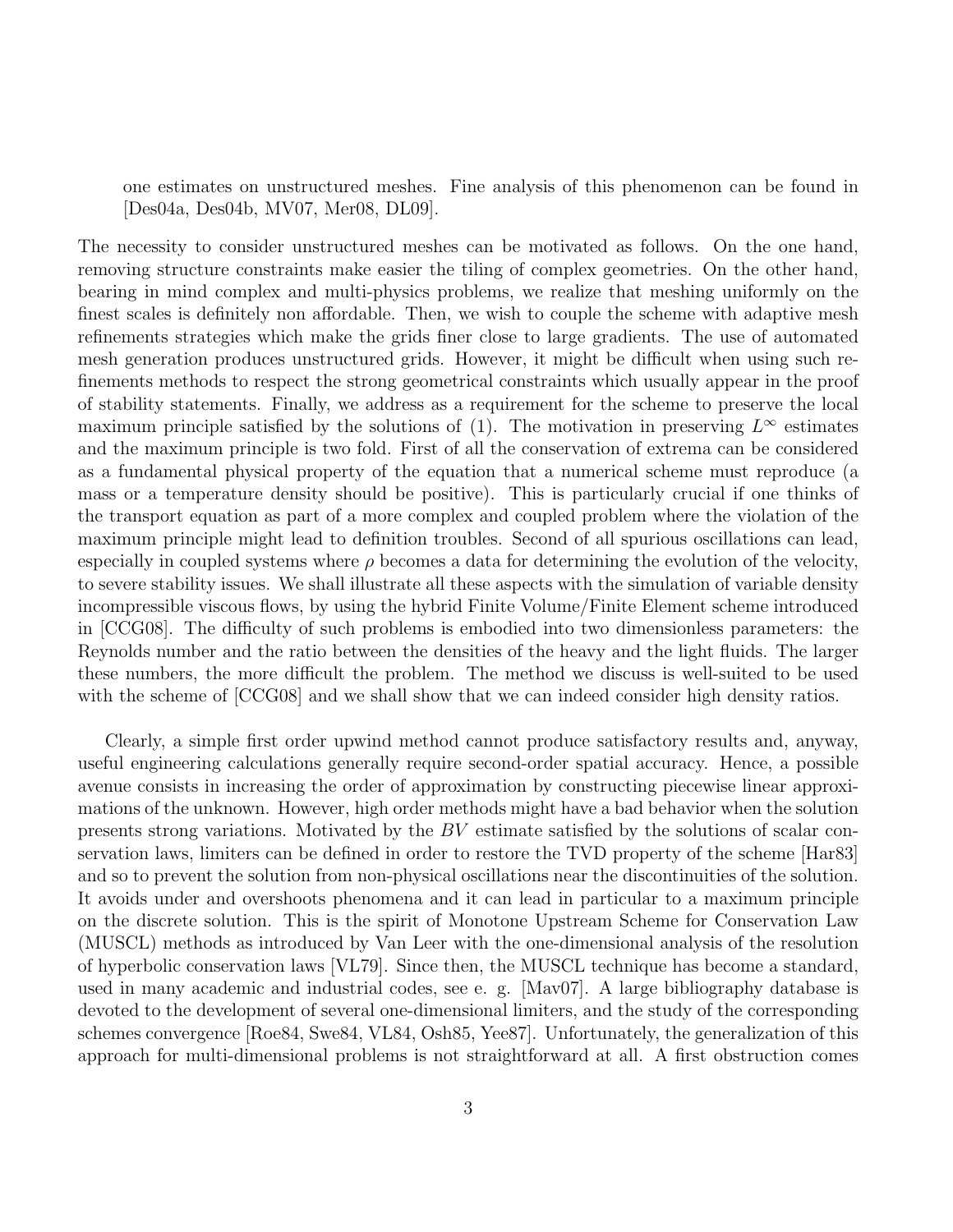from the negative result of [GL85] which establishes that any multidimensional TVD scheme is at most first-order accurate<sup>1</sup>. Next, the way to determine the gradients involved in the reconstruction of the solution at the interfaces of a given control volume, having in mind to satisfy the maximum principle, is not a so easy task. Alternative approaches have been proposed. The Essentially Non Oscillatory scheme, see e.g. [Shu90, CJS<sup>+</sup>98], is particularly adapted to Cartesian grids. It uses a large stencil and therefore it is not so convenient in a local mesh refinement context. Subject to recent developments, a promising approach is the Residual Distributed Method as discussed in [AR03]. It is also worth mentioning the work [DLL07] which adopts a different viewpoint since, contrarily to the MUSCL method, the approximation remains discontinuous over the cells. In [DLL07] the direction of the velocity is privileged for the construction of the fluxes which furthermore is based on anti-dissipative strategies. The method is shown to be  $L^{\infty}$  stable under a CFL condition comparable to the one that will be discussed below.

The first attempts to develop efficient MUSCL methods on multidimensional unstructured grids were concerned with the design of slope limiting procedures for cell-centered schemes dealing with grids made of triangles by the use of "monoslope" limiters [BJ89, DEO92, Liu93, BLC96]. It consists in defining on each control volume a certain gradient, which is used to generate a linear reconstruction of the solution at the interfaces of this control volume, and then to limit it in order to ensure the local maximum principle. Monoslope limiters for vertex-based methods have been also proposed, see e. g. [DD92], with applications in aerodynamics, but the most refined limiters strategies have been designed for cell-centered schemes. An elaborate improvement which takes more into account the multidimensional aspects of the problem is due to [Hub99]. Very recently, a "multislope" variant has been proposed first for two-dimensional problems [BC09] and then extended to dimension three [Cla08]. In these methods, the numerical gradient depends not only on the control volume under consideration, but also on the interfaces of the control volume. In the same vein, it is also possible to design a scheme which does not necessarily reduce to order one near extrema. In counterparts the scheme does not always satisfy a maximum principle any more. We refer to [CP08] which proposes a new reconstruction inspired by ENO. However, the stability investigated in [CP08] relies on geometrical constraint related to the finite speed of propagation and the  $L^{\infty}$  stability is not obtained. Nevertheless, this can be enough to obtain stable computations according to the physical problem under consideration and the numerical experiments are indeed very convincing. Note also that proving the  $L^{\infty}$  stability of the multislope cell-centered scheme

$$
u_{i,j}^{n+1} = u_{i,j}^n - \frac{\Delta t}{|T_{ij}|} (g_{i+1/2,j}^n - g_{i-1/2,j}^n + h_{i,j+1/2}^n - h_{i,j-1/2}^n)
$$

<sup>&</sup>lt;sup>1</sup>The precise result we have in mind states that  $Any two-dimensional FV scheme of the form$ 

with Lipschitz-continuous numerical fluxes  $g_{i+1/2,j} = g(u_{i-p,j-q},...,u_{i+r,j+s}), h_{i+1/2,j} = h(u_{i-p,j-q},...,u_{i+r,j+s}),$ which verifies  $TV(u^{n+1}) \leq TV(u^n)$  is at most first-order accurate., see e. g. Th. 3.7 in [BO04].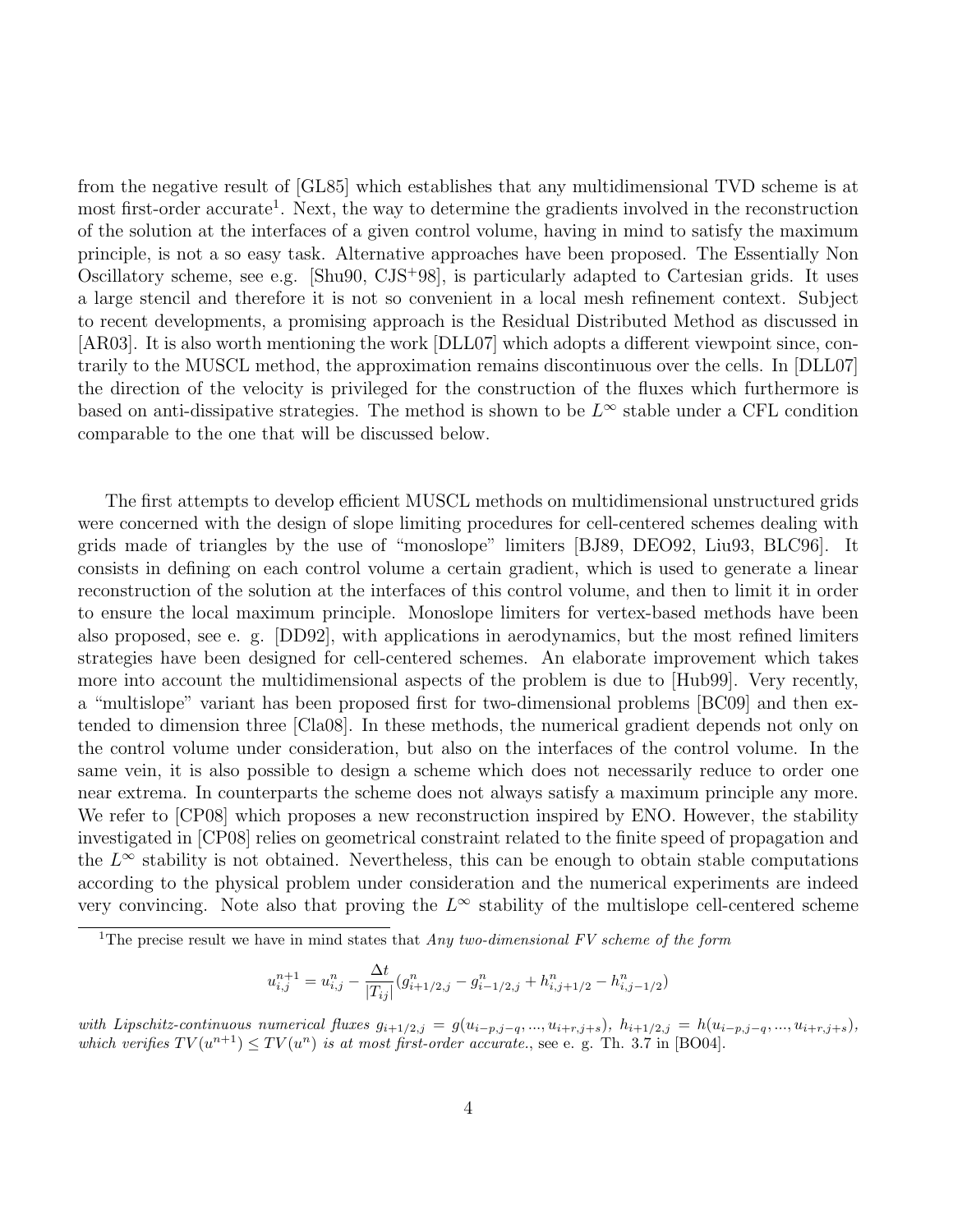needs geometrical constraints on the mesh, which can be difficult to verify by automated generation, especially in dimension three, see [AA09] where another variant is proposed from [BC09, Cla08]. In the present paper, strongly inspired by [CC09], a multidimensional flux limiter strategy is considered for the resolution of (1). However, by contrast to the mentioned references, we deal with vertex-based schemes instead of cell-centered schemes. In this context, it turns out that we are able to propose a gradient reconstruction for which the  $L^{\infty}$  stability can be justified provided a (explicit) Courant-Friedrichs-Levy condition is fulfilled. The proof works for divergence free velocity field, not necessarily constant. Furthermore, the stability is obtained without the restrictive geometrical requirements needed for the cell-centered methods. Numerical tests show the robustness and the accuracy of the numerical method we derive. In particular this treatment of the mass conservation equation allows to consider high density ratio when simulating multicomponent incompressible viscous flows.

The schedule of the paper is the following. In section 1, we explain our motivation that comes from the simulation of incompressible Navier-Stokes equations with inhomogeneous density. We briefly recall the governing equations as well as the numerical scheme introduced in [CCG08]. Then, we detail the vertex-based Finite Volume scheme we propose for solving (1), with a multislope gradient reconstruction. In section 2, we establish the maximum principle property for the scheme under an explicitly given CFL condition. Finally, section 3 is devoted to numerical results and we make comparisons with other simulations in recent bibliography. Three classical benchmark test cases are addressed: the translated field, the rotational field and the falling droplet.

### 1 Motivation and description of the numerical scheme

#### 1.1 Density dependent Navier-Stokes equations and time discretization

Our motivation comes from the simulation of the variable density incompressible Navier-Stokes system. From now on,  $\Omega$  stands for an open bounded polygonal subset on  $\mathbb{R}^2$ . We are interested in the following PDEs system

$$
\partial_t \rho + \text{div}_\mathbf{x}(\rho \mathbf{u}) = 0,\tag{2}
$$

$$
\partial_t(\rho \mathbf{u}) + \text{Div}_{\mathbf{x}}(\rho \mathbf{u} \otimes \mathbf{u}) + \nabla_{\mathbf{x}} p - \mu \Delta_{\mathbf{x}} \mathbf{u} = \mathbf{f},\tag{3}
$$

$$
\text{div}_{\mathbf{x}} \mathbf{u} = 0. \tag{4}
$$

Here,  $\rho(t, \mathbf{x}) \geq 0$  represents the density,  $p(t, \mathbf{x}) \in \mathbb{R}$  the pressure and  $\mathbf{u}(t, \mathbf{x}) \in \mathbb{R}^2$  the velocity field of the fluid. The description of the external force is embodied into the right hand side  $f(t, x)$  of (3) and  $\mu > 0$  stands for the (dynamic) viscosity. The unknowns depend on time  $t \geq 0$  and position  $\mathbf{x} \in \Omega \subset \mathbb{R}^2$ . Given vector fields **u** and **v** we set  $\text{div}_{\mathbf{x}}(\mathbf{u}) = \sum_{i=1}^2 \partial_{x_i} u_i$ , and **u**  $\otimes$  **v** is the  $2 \times 2$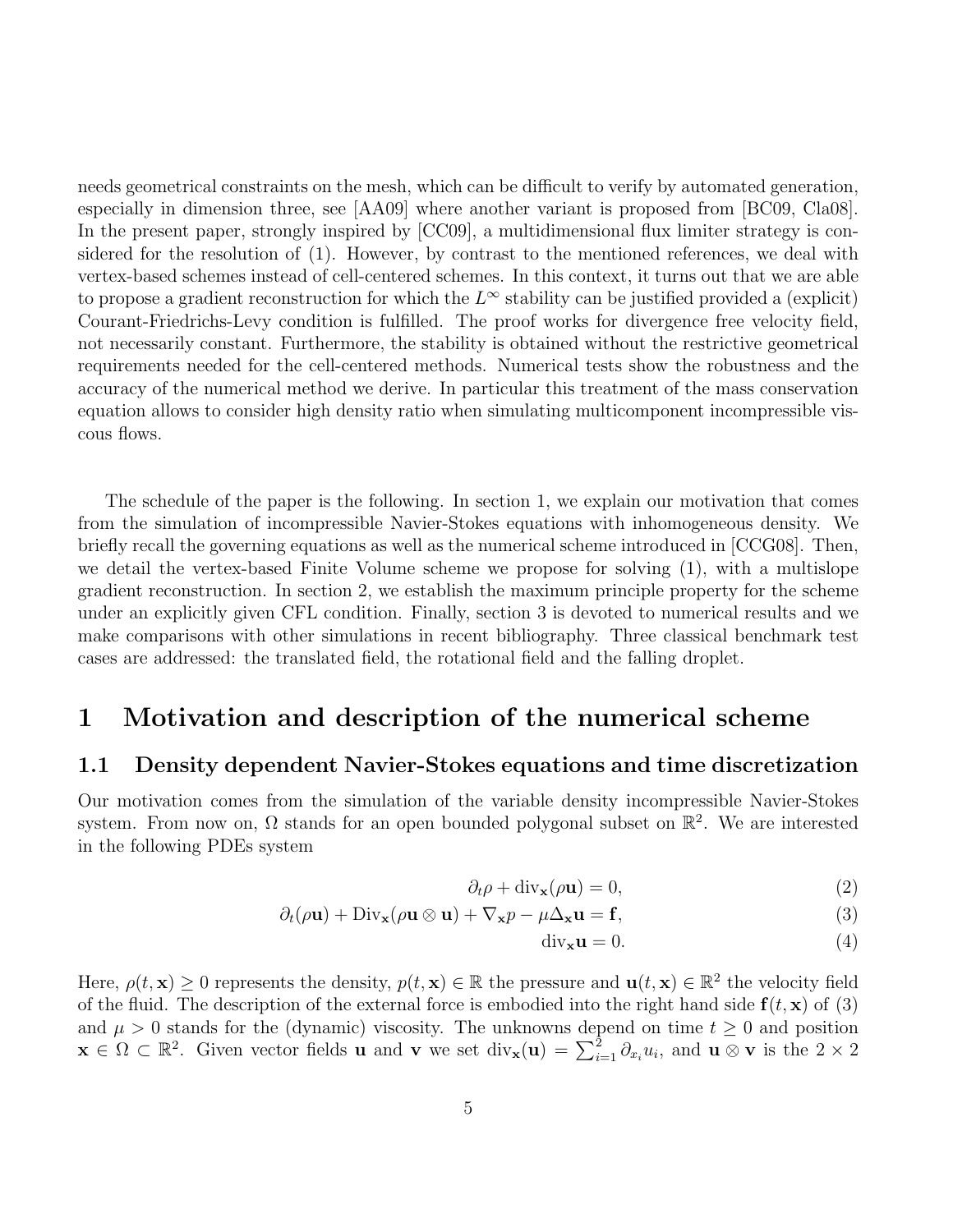matrix with components  $u_i v_j$ ; given a matrix valued function A we denote  $\text{Div}_{\mathbf{x}}A$  the vector having components  $\sum_{j=1}^{2} \partial_{x_j} A_{ij}$ .

There are several difficulties for solving numerically the system. To start with, the divergence free constraint and the underlying definition of the pressure have to be considered carefully. In particular, it yields some constraints between the spaces of approximation for the velocity and the pressure (the so–called "inf-sup condition") and many Finite Elements methods have been designed for the treatment of the space homogeneous density incompressible Navier-Stokes equations. However, dealing with inhomogeneous densities leads to new numerical issues in order to treat the coupling with accuracy and the standard Finite Elements methods cannot be applied directly. The coupling also yields specific stability and conditioning questions. Classical illustrations consist in simulating the formation of Rayleigh-Taylor instabilities and the motion of droplets or bubbles in a fluid. Clearly, increasing the ratio of the extreme densities —- that can be associated to the so– called Atwood number —- makes the problem more challenging for numerics. We refer for instance to [Boy02, GQ00, CCG08] for a further description of these difficulties and discussion of techniques to treat the problem. In [CCG08], we have introduced an original hybrid Finite Volume/Finite Element scheme to compute the solution of  $(2)-(3)-(4)$ .

Let us denote  $\Delta t$  the time step and  $t^n = n \Delta t$ ,  $n \geq 0$ . Let us assume that the numerical solution at time  $t^n$ , namely  $(\rho^n, \mathbf{u}^n, p^n)$ , is known on the computational domain. The numerical scheme is based on a time splitting of the system  $(2)-(3)-(4)$  known as the "Strang splitting" [Str68] :

1. The new density field,  $\rho^{n+\frac{1}{2}}$ , is computed by solving on the time interval  $(n\Delta t, (n+\frac{1}{2}))$  $(\frac{1}{2})\Delta t$ the transport equation

$$
\partial_t \rho^{n+\frac{1}{2}} + \text{div}_\mathbf{x}(\rho^{n+\frac{1}{2}} \mathbf{u}^n) = 0,\tag{5}
$$

with suitable boundary conditions on  $\rho^{n+\frac{1}{2}}$ , using a vertex-based finite volume method.

2. The new velocity and pressure fields,  $\mathbf{u}^{n+1}$  and  $p^{n+1}$ , are computed by the resolution on the time interval  $(n\Delta t, (n+1)\Delta t)$  of the system

$$
\rho^{n+\frac{1}{2}}(\partial_t \mathbf{u}^{n+1} + \mathbf{u}^{n+1} \cdot \nabla_{\mathbf{x}} \mathbf{u}^{n+1}) + \nabla_{\mathbf{x}} p^{n+1} - \mu \Delta_{\mathbf{x}} \mathbf{u}^{n+1} = \mathbf{f}^{n+1},
$$
(6)

$$
\operatorname{div}_{\mathbf{x}} \mathbf{u}^{n+1} = 0, \tag{7}
$$

completed by the specification of boundary conditions on  $\mathbf{u}^{n+1}$ , using a finite element method.

3. Finally, the new density field,  $\rho^{n+1}$ , is computed by solving on the time interval  $((n+\frac{1}{2})^2)$  $\frac{1}{2}$ ) $\Delta t$ , (n+  $1\Delta t$ ) the transport equation

$$
\partial_t \rho^{n+1} + \operatorname{div}_\mathbf{x} (\rho^{n+1} \mathbf{u}^{n+1}) = 0,\tag{8}
$$

with suitable boundary conditions on  $\rho^{n+1}$ , using once again the vertex-based finite volume method.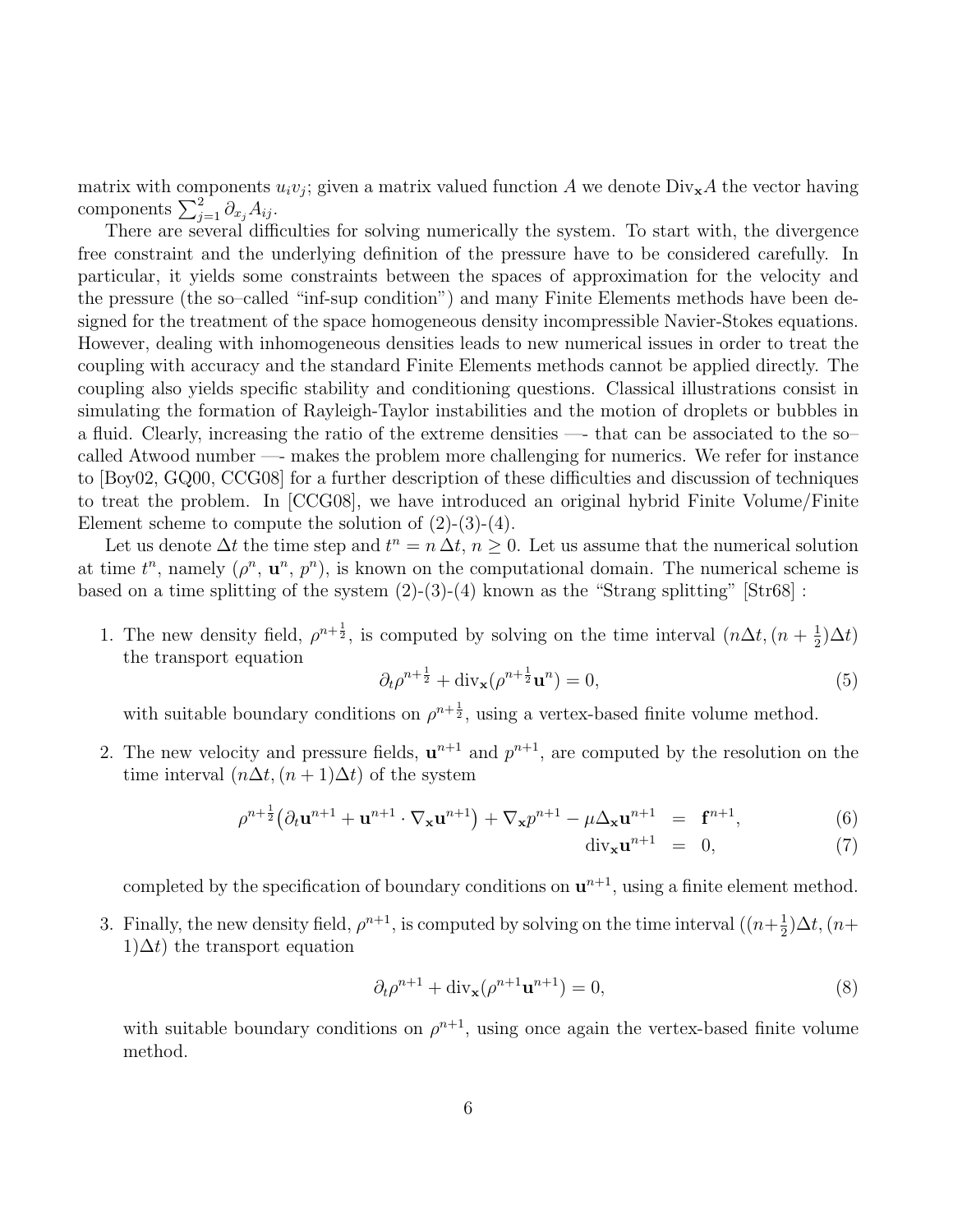Then we go back to the first step (using  $n+1$  instead of n) to compute the solution at the following time step. A key point of the method introduced in [CCG08] is the "compatibility relation", which has to be carefully fulfilled so that the discrete divergence free constraint is ensured both for the finite element and the finite volume interpretations. We will not come back on this point here neither on the description of the global numerical scheme. We only consider that we have to solve (5) and (8), having at hand a given discrete velocity field u. In particular, in view of the application we have in mind, it turns out that

- it is natural to keep track of the interfaces and to appeal to mesh refinements strategies so that a fine grid is used only in regions of steep density gradients and a coarse grid elsewhere.
- as the density ratio increases (considering air and water this ratio is of order of 1000) the simulation becomes highly sensitive to violation of the maximum principle which might lead to severe numerical instabilities for the whole system.

#### 1.2 Space discretization and notations

Let  $\partial\Omega$  be the Lipschitz boundary of  $\Omega$ , and  $\mathbf{n}(\mathbf{x})$  the outer unit normal vector at  $\mathbf{x} \in \partial\Omega$ . Let  $\mathcal{T}_h$  be a partition of  $\Omega$  (named primal mesh) composed of conforming and isotropic triangles  $T_k$ , with  $k \in [1, K]$ . For each element  $T_k$  of the mesh, we denote  $B_k$  the barycenter of the triangle and  $|T_k|$  the area of  $T_k$ . Moreover, we denote by  $A_i$ ,  $i \in [1, I]$ , the vertices of  $\mathcal{T}_h$ . For a given node  $A_i$ , let  $V(i)$  be the set of the indices of the neighboring nodes  $A_i$  which are vertices of the elements  $T_k$  sharing the common point  $A_i$ . For a given triangle  $T_i$ , let  $\mathcal{W}(i)$  be the set of the indices of the neighboring triangles  $T_j$  sharing at least one node with  $T_i$ . We also denote by  $A_{ij}$  the middle point of the edge  $[A_i A_j]$ . For each vertex  $A_i$ , we associate a polygon denoted by  $\mathcal{C}_i$ , which defines a second partition of  $\Omega$  (named dual mesh). Here, this polygon  $\mathcal{C}_i$  is defined by joining the barycenters  $B_k$ of the neighboring elements  $T_k$  which share the node  $A_i$  with the middle points  $A_{ij}$  of the edges  $[A_i A_j]$ , for  $j \in V(i)$ . This construction is referred to as the "CV1" control volume (see Figure 1), and we will see later that a variant can be proposed. We denote  $\Gamma_{ij}^-$  (resp.  $\Gamma_{ij}^+$ ) the segment  $[B_{j-1}A_{ij}]$  (resp.  $[A_{ij}B_j]$ ) (here we visit the neighboring triangles around  $A_i$  in the counterclockwise direction),  $A_{ij}^-$  (resp.  $A_{ij}^+$ ) the middle of  $\Gamma_{ij}^-$  (resp.  $\Gamma_{ij}^+$ ) and  $\mathbf{n}_{ij}^-$  (resp.  $\mathbf{n}_{ij}^+$ ) the unit outward normal to  $\mathcal{C}_i$  along  $\overline{\Gamma}_{ij}^-$  (resp.  $\overline{\Gamma}_{ij}^+$ ). Let  $|\mathcal{C}_i|$  stand for the area of  $\overline{\mathcal{C}_i}$  and  $|\Gamma_{ij}^-|$  (resp.  $|\Gamma_{ij}^+|$ ) for the length of  $\Gamma_{ij}^-$  (resp.  $\Gamma_{ij}^+$ ). Then, the boundary of  $\mathcal{C}_i$  splits into several segments  $\Gamma_{ij}^-$  and  $\Gamma_{ij}^+$  and we write  $\partial \mathcal{C}_i = \left. \begin{array}{c} \end{array} \right|$  $j\in\mathcal{V}(i)$  $(\Gamma_{ij}^- \cup \Gamma_{ij}^+).$ 

We introduce now the following quantity

$$
C_{\mathcal{T}_h} = \max_{T_j \in \mathcal{T}_h} \max_{k \in \mathcal{W}(j)} \frac{d_{T_j}}{h_{T_k}},\tag{9}
$$

where  $d_{T_j}$  is the diameter of the circumscribed circle to  $T_j$  and  $h_{T_k}$  the smallest height in  $T_k$ . The constant  $C_{\mathcal{T}_h}$  measures the mesh size variation from an element to a neighboring one and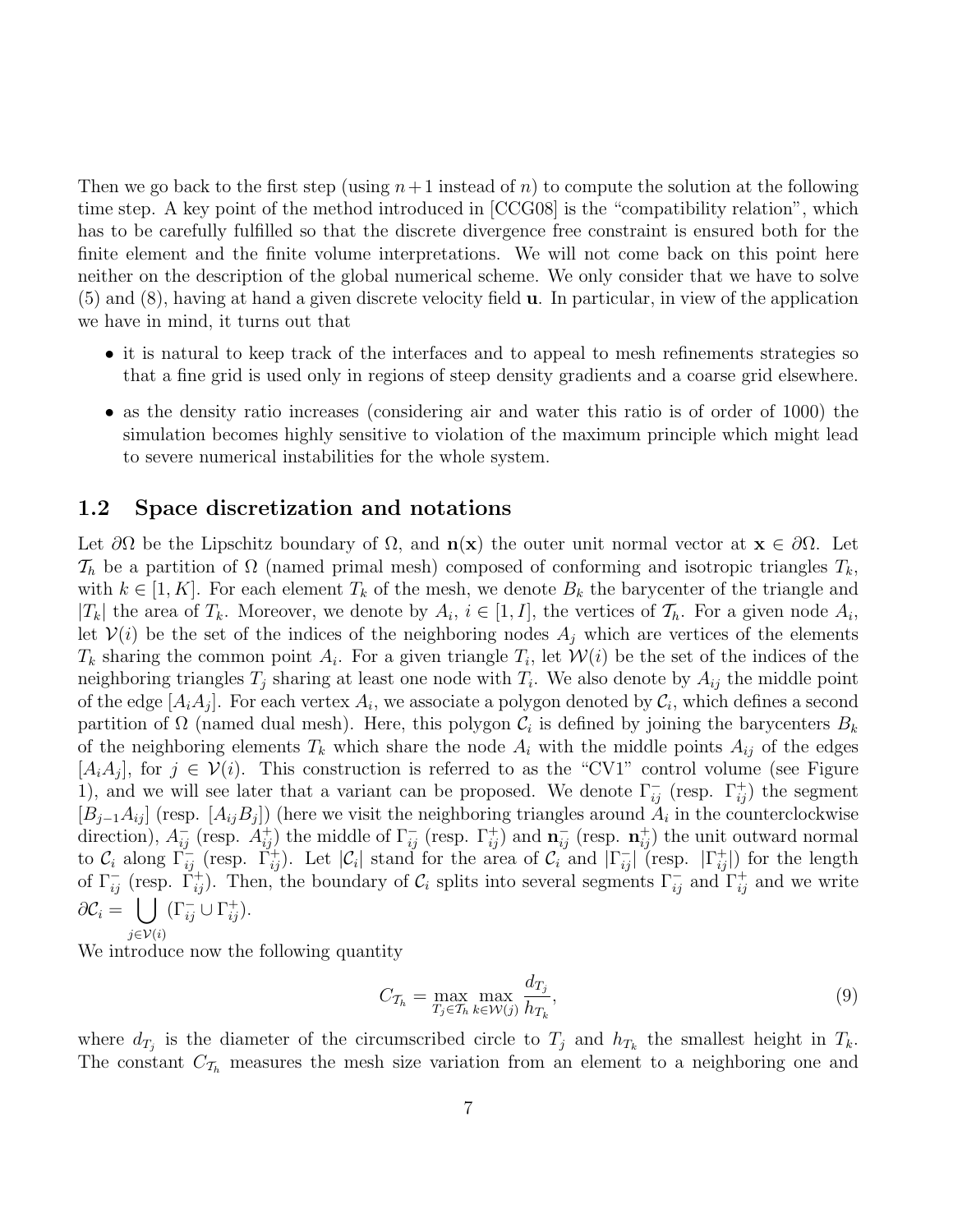

Figure 1: Construction of the dual mesh : control volume CV1 around the node  $A_i$ .

characterizes the mesh regularity. Let us note that it does not exactly correspond to the usual elementwise aspect ratio in the Ciarlet sense [Cia78], but it is of the same order for usual isotropic meshes like those used in this paper. The constant  $C_{\mathcal{T}_h}$  is clearly bounded from below by 1; the smaller the value of  $C_{\mathcal{T}_h}$ , the more regular the mesh. For example, the particular mesh in Figure 2 verifies  $C_{\mathcal{T}_h} = 2$ . In practice, standard isotropic mesh generators provide meshes with controlled values of this parameter.

#### 1.3 Finite volume scheme

As said above, let us assume that  $\rho^n$ , the numerical solution at time  $t^n$ , is known on the computational domain. The new density  $\rho^{n+1}$  is computed by solving on the time interval  $(n\Delta t, (n+1)\Delta t)$ the transport equation

$$
\partial_t \rho^{n+1} + \text{div}_\mathbf{x}(\rho^{n+1}\mathbf{u}) = 0. \tag{10}
$$

Here and below, the velocity field is a given function  $\mathbf{u}: \mathbb{R} \times \mathbb{R}^2 \to \mathbb{R}^2$  which fulfills the divergence free condition. We will make more precise this requirement at the discrete level later on. The computation of the solution is performed using a usual vertex-based Finite Volume (FV) scheme which provides the approximated value  $\rho_i^{n+1}$  $i^{n+1}, i \in [1, I]$ :

$$
\rho_i^{n+1} \approx \frac{1}{|\mathcal{C}_i|} \int_{\mathcal{C}_i} \rho(t^{n+1}, \mathbf{x}) \, \mathrm{d}\mathbf{x}.
$$

Let us remark that the vertex-based choice of the FV method (instead of the cell-centered one) allows to write a  $\mathbb{P}_1$  Lagrange interpolation of the density if needed, by using this constant value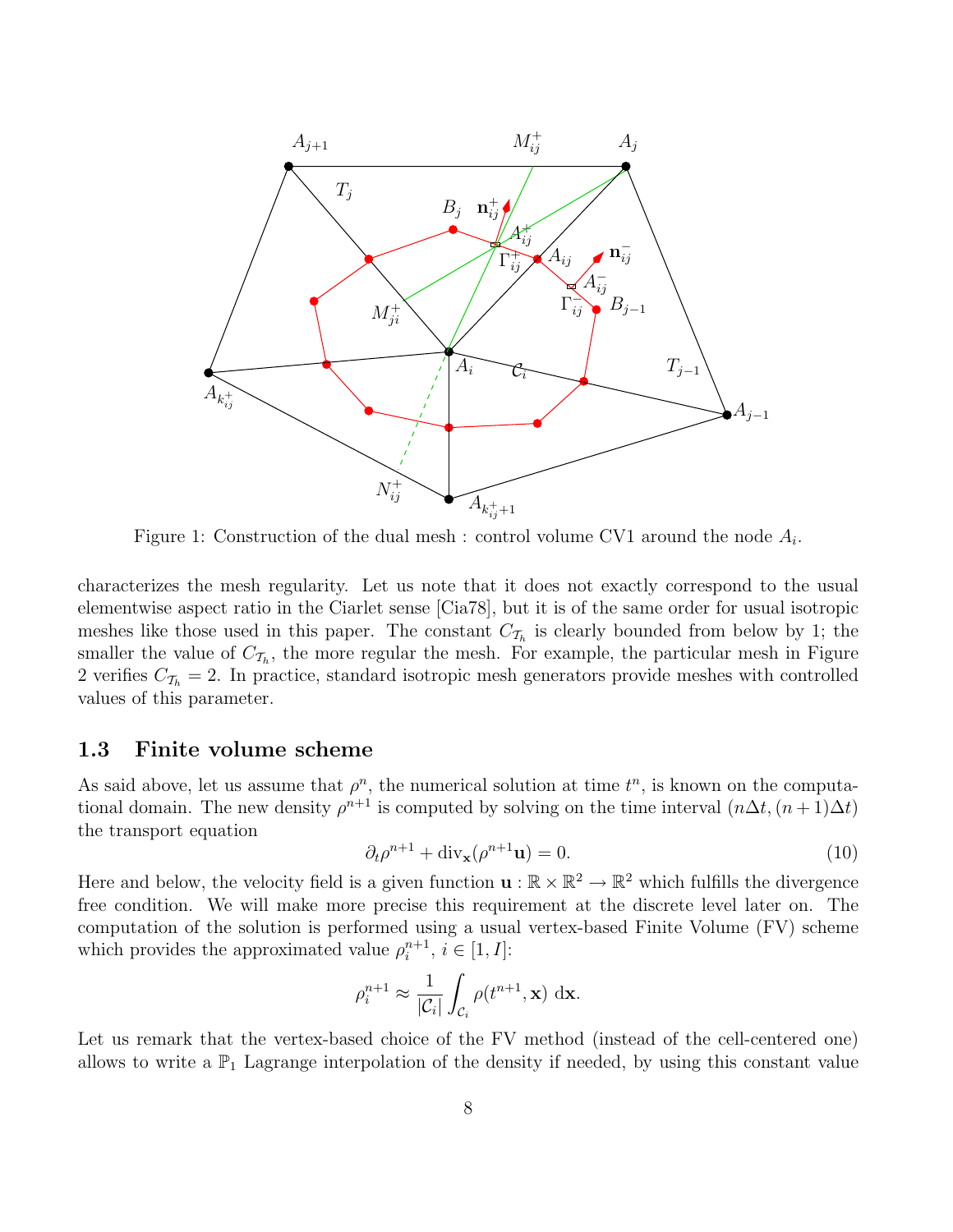$\rho_i^{n+1}$  $i^{n+1}$  on  $C_i$  as the value of  $\rho^{n+1}$  at node  $A_i$  (see [CCG08]). Then,  $\rho_i^{n+1}$  $i^{n+1}$ ,  $i \in [1, I]$  is computed by using the formula

$$
\rho_i^{n+1} = \rho_i^n - \frac{\Delta t}{|\mathcal{C}_i|} \sum_{j \in \mathcal{V}(i)} \left( |\Gamma_{ij}^+| G_{ij}^+((\rho_{ij}^+)^n, (\rho_{ji}^+)^n) + |\Gamma_{ij}^-| G_{ij}^-((\rho_{ij}^-)^n, (\rho_{ji}^-)^n) \right), \tag{11}
$$

where the right hand side of  $(11)$  is evaluated using an upstream flux :

$$
G_{ij}^{\pm}(\rho_1, \rho_2) = \begin{cases} \rho_1 \mathbf{u}_{ij}^{\pm} \cdot \mathbf{n}_{ij}^{\pm} & \text{if } \mathbf{u}_{ij}^{\pm} \cdot \mathbf{n}_{ij}^{\pm} \ge 0, \\ \rho_2 \mathbf{u}_{ij}^{\pm} \cdot \mathbf{n}_{ij}^{\pm} & \text{if } \mathbf{u}_{ij}^{\pm} \cdot \mathbf{n}_{ij}^{\pm} < 0. \end{cases}
$$
(12)

This is a natural choice having in mind a further MUSCL treatment to reach higher accuracy. With this choice, the monotone property of the numerical flux is ensured, namely :

$$
\frac{\partial G_{ij}^{\pm}}{\partial \rho_1}(\rho_1, \rho_2) \ge 0 \text{ and } \frac{\partial G_{ij}^{\pm}}{\partial \rho_2}(\rho_1, \rho_2) \le 0. \tag{13}
$$

In (12),  $\mathbf{u}_{ij}^+$  (resp.  $\mathbf{u}_{ij}^-$ ) stands for the value of the velocity field at the point  $A_{ij}^+$  (resp.  $A_{ij}^-$ ). In fact, bearing in mind multi-physics coupled models, the velocity field is also known on a discrete way, and  $\mathbf{u}_{ij}^+$  is rather an approximation of the continuous velocity associated to the point  $A_{ij}^+$ . (Coming back to [CCG08], it is defined from the finite element discretization of the momentum equation of the Navier-Stokes system.) Therefore, the discrete velocity field is defined so that it preserves the continuous divergence free property at the discrete level: for any given constant density  $\rho_c$  on the whole domain, and whatever  $i \in [1, I]$ ,

$$
\sum_{j \in \mathcal{V}(i)} \left( |\Gamma_{ij}^+| G_{ij}^+(\rho_c, \rho_c) + |\Gamma_{ij}^-| G_{ij}^-(\rho_c, \rho_c) \right) = 0 \tag{14}
$$

holds. The consistency property  $(14)$  is a key point of the further analysis. A first order accuracy in space is obtained by choosing, as interface reconstruction involved in (11), the value  $(\rho_{ij}^+)^n$  $(\rho_{ij}^-)^n = \rho_i^n$  for all  $i \in [1, I]$  and  $j \in \mathcal{V}(i)$ . It is well-established that in this case the  $L^\infty$  stability is satisfied under an appropriate CFL condition. The second order accuracy in space can be reached by using a MUSCL technique [VL79, VL84], with a reconstruction operator which gives new values  $\rho_{ij}^{\pm}$  and  $\rho_{ji}^{\pm}$  on both sides of  $\Gamma_{ij}^{\pm}$  using the values  $\rho_i^n$ ,  $\rho_j^n$  and  $\rho_k^n$  for some  $k \in \mathcal{V}(i) \cup \mathcal{V}(j)$ . In this work, we aim at developing such a reconstruction strategy with the goal of preserving the local maximum property :

$$
\forall i \in [1, I], \quad \min_{j \in \mathcal{V}(i)} (\rho_i^n, \rho_j^n) \le \rho_i^{n+1} \le \max_{j \in \mathcal{V}(i)} (\rho_i^n, \rho_j^n), \tag{15}
$$

in a vertex-based finite-volume context. For further considerations it is convenient to introduce the quantity :

$$
\|\mathbf{u}\|_{i,\infty} = \max_{j \in \mathcal{V}(i)} \max(\|\mathbf{u}_{ij}^+\|_{l^2(\mathbb{R}^2)}, \|\mathbf{u}_{ij}^-\|_{l^2(\mathbb{R}^2)}). \tag{16}
$$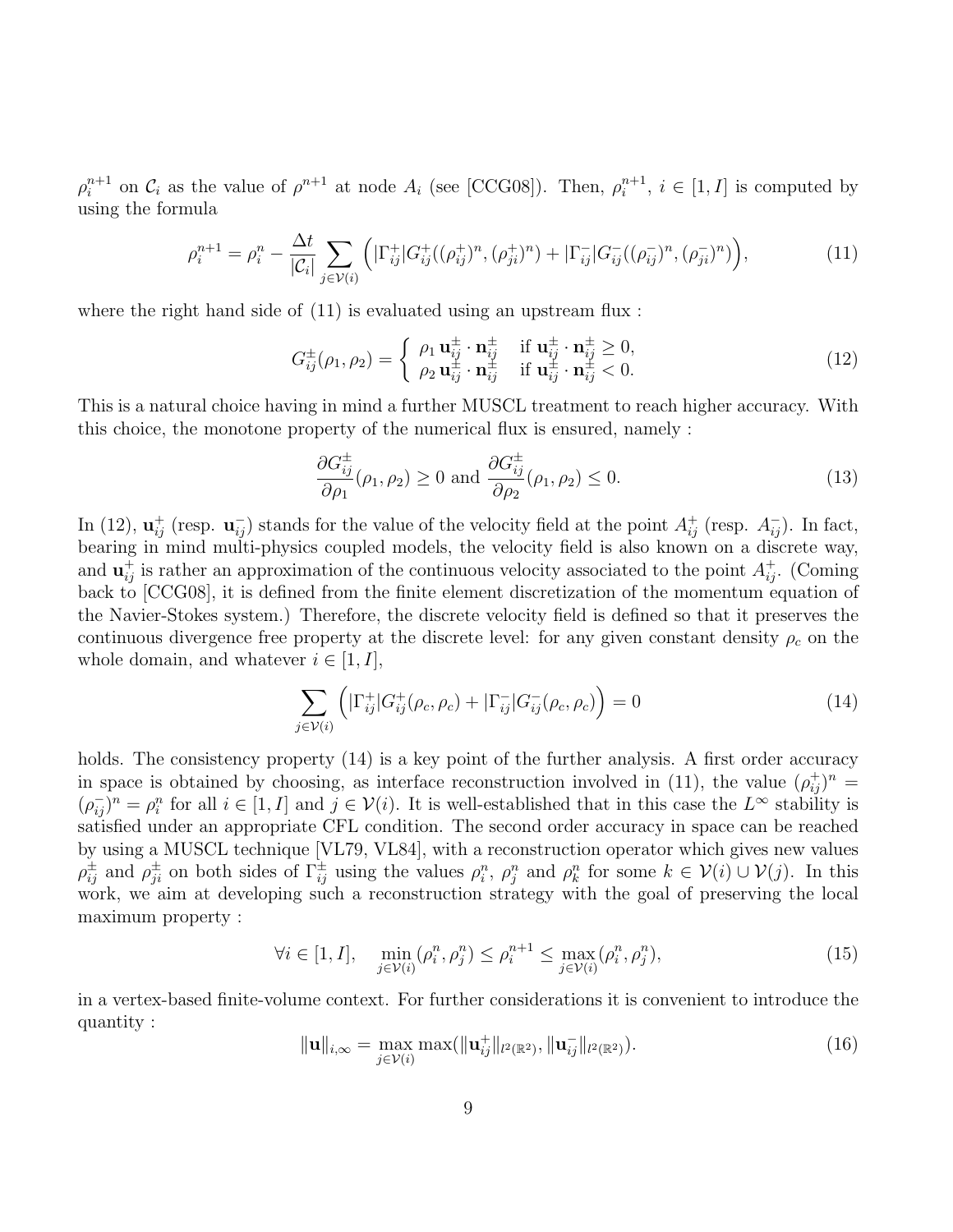#### 1.4 Second order reconstruction

#### 1.4.1 Monoslope procedure

A classical approach to reach the second order accuracy is based on a piecewise linear approximation of the density defined using a gradient vector of the unknown. The upstream or downstream gradient vectors can so be defined on each element  $T_k$  or on each node  $A_i$  of  $\mathcal{T}_h$ . Usually,  $(\nabla \rho)_{|_{T_k}},\ k\in$ [1, K], is the gradient vector computed from the three values of  $\rho^n$  in the triangle  $T_k$ ,  $\tilde{\nabla}\rho_i$  =  $(\sum$  $k\in\mathcal{Z}(i)$  $|T_k|(\nabla \rho)_{|_{T_k}})/(\sum$  $k\in\mathcal{Z}(i)$  $|T_k|, i \in [1, I],$  with  $\mathcal{Z}(i)$  the set of the indices of the triangles  $T_k$  sharing

 $A_i$  [FLLO89, BR97]. Using this approach on unstructured meshes, by considering a one-dimensional problem independently for each interface reconstruction, it is easy to see that the maximum principle will not be respected. To illustrate it, let us consider the following example where a density field is defined on the mesh given on Figure 2:  $\rho^n$  is the density value at node A and  $\rho_i^n$  at node  $A_i$ ,  $1 \leq i \leq 6$  (see full circles). The density is identically equal to  $1$   $(\rho^{n} = \rho_{2}^{n} = \rho_{3}^{n} = \rho_{4}^{n} = \rho_{5}^{n} = \rho_{6}^{n} = 1)$ ,



Figure 2: A particular mesh.

except at node  $A_1$  where  $\rho_1^n = 1 + \varepsilon$ ,  $\varepsilon > 0$ . We are interested in the new value of the density at node A after one iteration in time, namely  $\rho^{n+1}$ , using (41) (see below) which is a variant of (11) in the particular case of such a structured mesh. The velocity **u** is supposed to be equal to  $\mathbf{u} = (1,0)^T$ . We use the one-dimensional reconstruction with the  $\beta$ -scheme,  $\beta = \frac{1}{3}$  $\frac{1}{3}$ , and the Van-Leer limiter. Thus it is necessary to reconstruct the value of the density on each part of the interface of the control volume (see empty circles). Using one of the usual way to proceed [BR97], the reconstructed value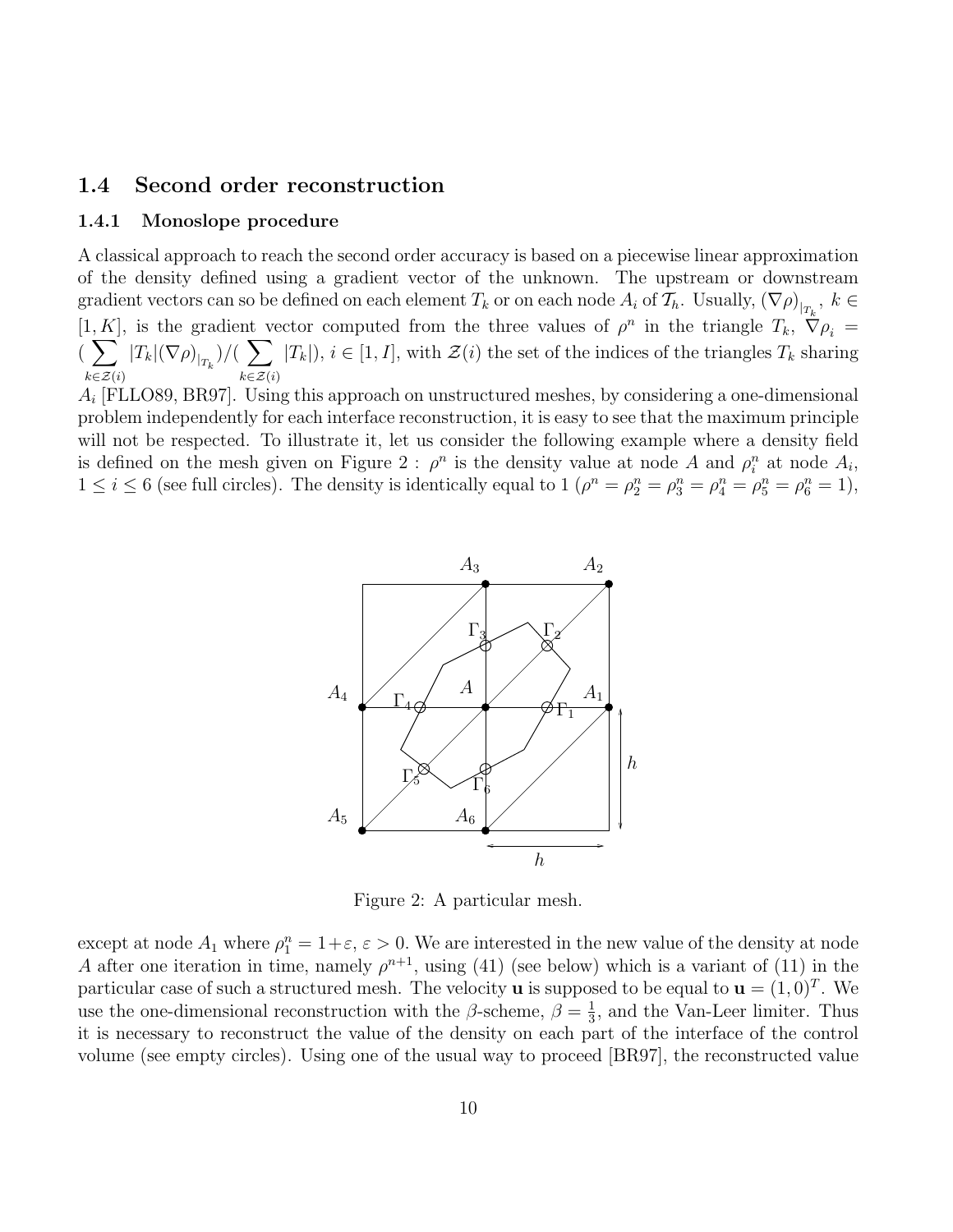$\tilde{\rho}_1^n$  of the density at interface  $\Gamma_1$  located between A and  $A_1$  is computed by :

$$
\tilde{\rho}_1^n = \rho^n + \frac{1}{2} \left[ \beta \alpha(r_1) \overline{\Delta \rho}_1 + (1 - \alpha(r_1)) (1 - \beta) \underline{\Delta \rho}_1 \right],
$$

where  $\beta =$ 1  $\frac{1}{3}$ ,  $r_1 = \frac{\beta \Delta \rho_1}{(1 - \beta)\Delta}$  $(1 - \beta) \underline{\Delta \rho}_1$ ,  $\alpha$  is the Van-Leer flux-limiter function  $(\alpha(r) = \frac{r + |r|}{r})$  $\frac{1+r-1}{1+r}$ ,  $\Delta \rho_1$ is the "upstream" variation of the density, computed here using an averaged value of the density gradients in triangles surrounding the node A, and  $\underline{\Delta \rho}_1$  is the "downstream" variation of the density, computed with the values of the density only at nodes  $A$  and  $A_1$ . Using such a strategy, we naturally arrive at :

$$
\tilde{\rho}_1^n = 1 + \frac{16}{63}\varepsilon
$$
;  $\tilde{\rho}_2^n = \tilde{\rho}_3^n = \tilde{\rho}_4^n = \tilde{\rho}_5^n = \tilde{\rho}_6^n = 1$ .

Consequently, a simple calculation using (41) and geometrical considerations of this particular control volume lead to :

$$
\frac{h^2}{\Delta t}(\rho^{n+1} - \rho^n) = -\frac{32h}{189}\varepsilon < 0,
$$

and neither the maximum principle nor the local extremum diminishing (LED) properties of the scheme are fulfilled since  $\rho^{n+1}$  < 1. Such an approach can nevertheless ensure the maximum principle property in particular cases corresponding to Cartesian meshes on which a tensorial analysis can be performed, coming back under a given CFL to the one dimensional framework.

A first remedy is so to consider a monoslope method, as introduced in [Hub99, BC09] for the cell-centered framework. The idea of [Hub99] can be adapted to the vertex-based context. It would consist in the computation of a gradient operator, the vector  $\nabla \rho_i$  for example, and to use only this gradient on the volume  $\mathcal{C}_i$  in order to obtain all the reconstructed values  $(\rho_{ij}^+)^n$  (resp.  $(\rho_{ij}^-)^n$ ) on the segments  $\Gamma_{ij}^+$  (resp.  $\Gamma_{ij}^-$ ),  $j \in \mathcal{V}(i)$ . A limiting strategy would then be applied in order to avoid the creation of new extrema during the reconstruction process: it is indeed in this approach a necessary condition to ensure the maximum principle property (see the appendix of [BLC96] for the proof). So we would have :

$$
\rho_{ij}^{\pm} = \rho_i + \alpha_i \, \nabla \rho_i \cdot \mathbf{A_i} \mathbf{A_{ij}^{\pm}} \quad \text{ for any } j \in \mathcal{V}(i),
$$

where  $\alpha_i \in [0,1]$  has to be determined not to create any new extremum at the interface. Hence, the limiting procedure can reduce drastically the scheme locally to the order one in all the space directions around  $A_i$ , while it is only needed for one of these directions. It constitutes a severe drawback, even for very regular solutions. Nevertheless, if this methodology is used, a sufficient condition to obtain the maximum principle remains that the linear approximation satisfies the following conservation property:

$$
\int_{\mathcal{C}_i} (\rho_i + \alpha_i \nabla \rho_i \cdot \mathbf{A}_i \mathbf{X}) d\mathbf{X} = |\mathcal{C}_i| \rho_i \quad \forall i \in [1, I].
$$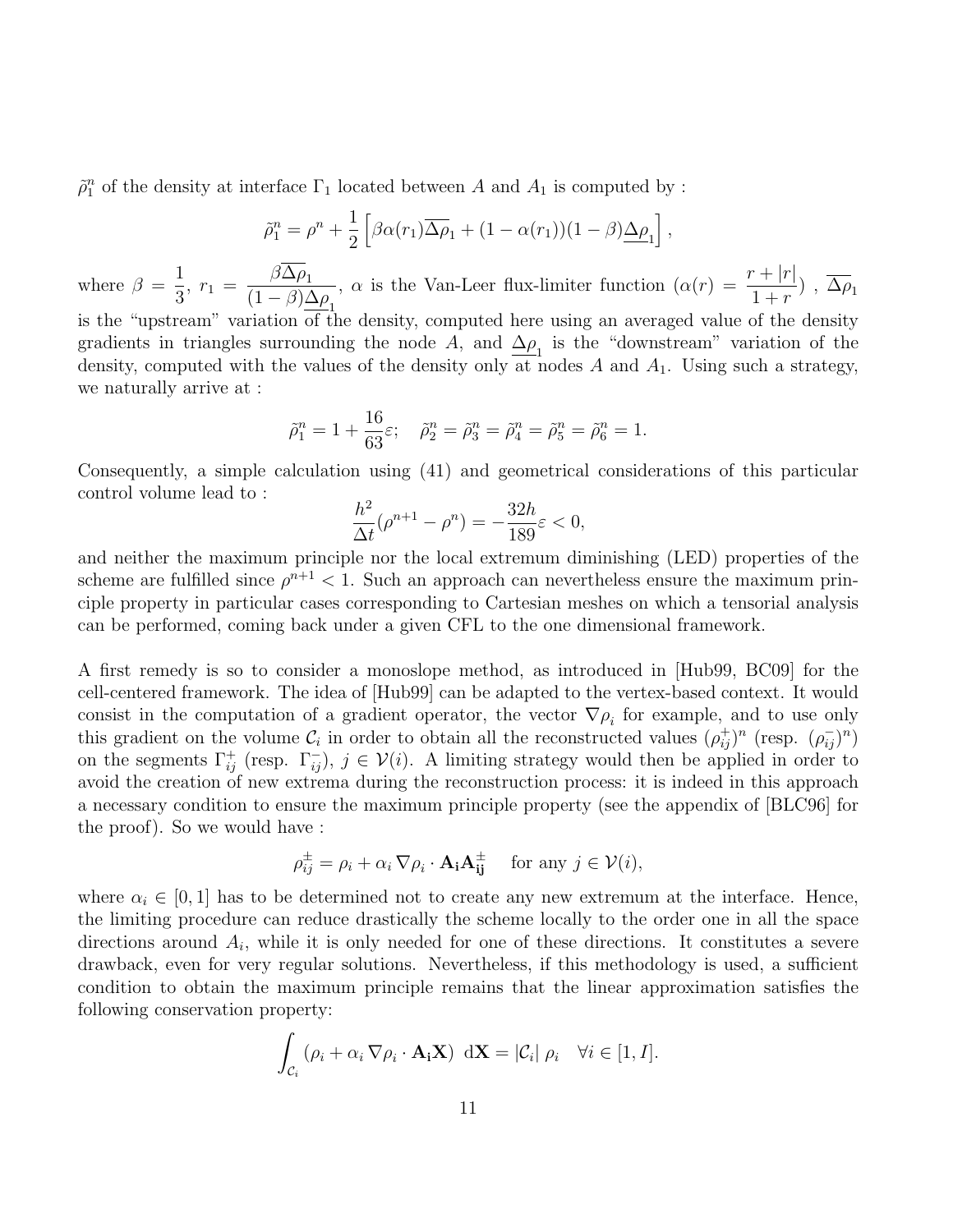It can be immediately seen that if a cell-centered FV approach automatically satisfies the conservation property, because of the triangular geometry of the control volume, it is not the case with the vertex-based FV approach for which the control volume is a given polygonal. This is the reason why a multislope multidimensional procedure is necessary in the vertex-based context, as confirmed by numerical experiments.

#### 1.4.2 Multislope procedure

We need to introduce a few notation, see Figure 1. Given two points  $D$  and  $E$  in the plane, we denote (DE) the line passing through D and E, and (DE) is the half-line starting from E and containing D (but not E). Moreover, we define  $\mathcal{D}_i = \bigcup_{A_i \in T_k} T_k$ . Obviously,  $\mathcal{C}_i \subset \mathcal{D}_i$ . This subsection is devoted to the description of the density reconstruction  $(\rho_{ij}^+)^n$  on the interface  $\Gamma_{ij}^+$  by a multislope strategy. Of course, a similar reconstruction will be derived for the value of  $(\rho_{ij}^-)^n$ , as well as for the values of  $(\rho_{ji}^+)^n$  and  $(\rho_{ji}^-)^n$ . In order to simplify the notations, the time indices are dropped;  $\rho_{ij}^+$  will so have to be understood as  $(\rho_{ij}^+)^n$ . Finally, the node  $A_i$  is supposed not to belong to the boundary of  $\Omega$  (in other words, it is an internal node). We introduce the point  $M_{ij}^+ = (A_i A_{ij}^+) \cap [A_j A_{j+1}]$ .

**Definition 1** Let us define  $\alpha_{i,j}^+ \in [0,1]$  such that :

$$
\mathbf{A}_{i}\mathbf{M}_{ij}^{+} = \alpha_{i,j}^{+}\mathbf{A}_{i}\mathbf{A}_{j} + (1 - \alpha_{i,j}^{+})\mathbf{A}_{i}\mathbf{A}_{j+1}
$$
\n(17)

This definition, associated to a  $\mathbb{P}_1$ -Lagrange-piecewise interpretation of the density field on the primal mesh, allows to define a density value at nodes  $M_{ij}^{+}$  by setting :

$$
\rho_{M_{ij}^+} = \rho_i + \alpha_{i,j}^+ (\rho_j - \rho_i) + (1 - \alpha_{i,j}^+) (\rho_{j+1} - \rho_i).
$$

Now, we define the point  $N_{ij}^+ = (A_i M_{ij}^+ | \cap \partial \mathcal{D}_i)$ .

**Definition 2** Let us introduce  $k_{ij}^+ \in V(i)$  and  $\alpha_{i,k_{ij}^+} \in [0,1]$  such that :

$$
\mathbf{A}_{i}\mathbf{N}_{ij}^{+} = \alpha_{i,k_{ij}^{+}}\mathbf{A}_{i}\mathbf{A}_{k_{ij}^{+}} + (1 - \alpha_{i,k_{ij}^{+}})\mathbf{A}_{i}\mathbf{A}_{k_{ij}^{+}+1}
$$
(18)

Once again, this definition allows to define a density value at nodes  $N_{ij}^+$  by setting :

$$
\rho_{N_{ij}^+} = \rho_i + \alpha_{i,k_{ij}^+} (\rho_{k_{ij}^+} - \rho_i) + (1 - \alpha_{i,k_{ij}^+}) (\rho_{k_{ij}^+ + 1} - \rho_i). \tag{19}
$$

To define the interface reconstruction  $\rho_{ij}^+$  involved in (11), we first set

$$
p_{ij}^{up} = \frac{\rho_i - \rho_{N_{ij}^+}}{\|\mathbf{A_i N_{ij}^+}\|}, \qquad p_{ij}^{down} = \frac{\rho_{M_{ij}^+} - \rho_i}{\|\mathbf{A_i M_{ij}^+}\|},
$$
  

$$
r_{ij} = \frac{p_{ij}^{down}}{p_{ij}^{up}}, \qquad p_{ij} = p_{ij}^{up} \Psi(r_{ij}),
$$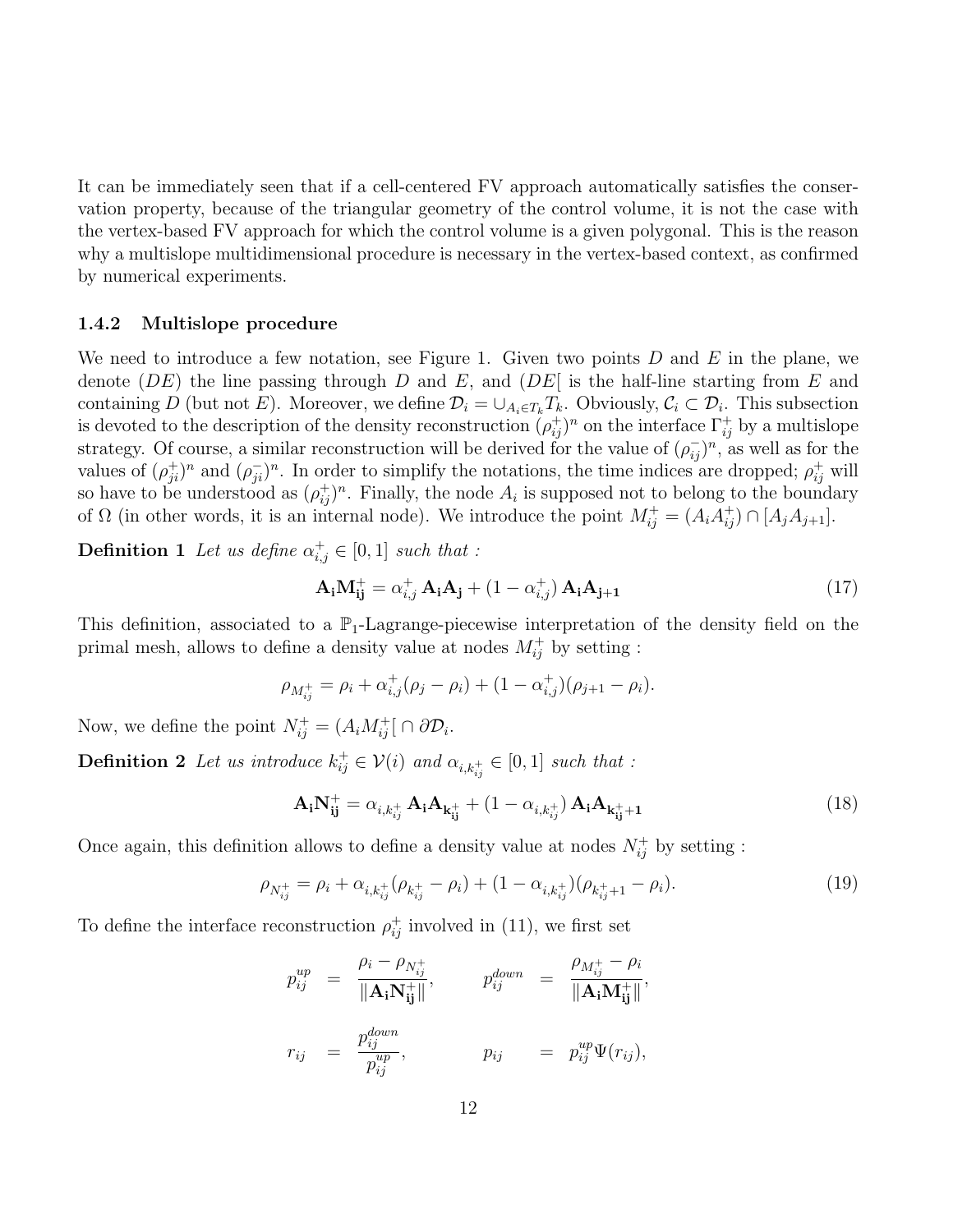where  $\Psi$  is the flux limiter function, which is assumed to satisfy :

$$
\begin{cases}\n\Psi(r) = 0 & \text{if } r \le 0; \\
\Psi(r) > 0 & \text{if } r > 0.\n\end{cases}
$$
\n(20)

Let us note that to reach second order accuracy and to preserve a linear solution, we have also to impose  $\Psi(1) = 1$  (see Sweby's diagram in [LeV92]). Then,  $\rho_{ij}^+$  is finally defined as :

$$
\rho_{ij}^+ = \rho_i + p_{ij} \|\mathbf{A}_i \mathbf{A}_{ij}^+\|.\tag{21}
$$

### 2 Local Maximum Principle property

#### 2.1 Preliminary results

**Definition 3** (Convexity property) The second-order reconstruction  $\rho_{ij}^+$  is said to be convex if there exists  $\theta_{ij}^+ \in [0,1]$  such that

$$
\rho_{ij}^+ = (1 - \theta_{ij}^+) \rho_i + \theta_{ij}^+ \rho_{M_{ij}^+}.
$$
\n(22)

**Definition 4** ( $\tau$ -limiter) Let  $\tau > 0$ ;  $\Psi$  is said to be a  $\tau$ -limiter if it satisfies the property:

$$
\forall r \in \mathbb{R}_*^+, \quad \Psi(r) \le \min\left(\frac{12}{7}r, \tau\right) \tag{23}
$$

Remark 1 This definition slightly differs from the "Q-limiter" property arising in the cell-centered context [Cla08]. For example, instead of 12/7, a coefficient depending on the mesh regularity has to be introduced. Remark that the minmod limiter is a  $\tau$ -limiter with  $\tau = 1$ , and that several other less-diffusive usual one-dimensional limiters can be adapted to easily become  $\tau$ -limiters. For example, with  $\tau = 12/7$ , the modified superbee limiter is

$$
\Psi(r) = \max(0, \min(1, \tau r), \min(r, \tau)),
$$

instead of the classical one, defined similarly by using  $\tau = 2$ . Again with  $\tau = 12/7$ , the modified Van-Leer limiter is (see [LeV92] and [Cla08]  $p. 81$ ]

$$
\Psi(r) = \begin{cases}\n0 & \text{if } r \le 0; \\
\frac{r + (\tau - 1)r}{1 + (\tau - 1)r} & \text{if } 0 \le r \le 1; \\
\frac{r + (\tau - 1)r}{(\tau - 1) + r} & \text{if } r \ge 1.\n\end{cases}
$$
\n(24)

Of course, these modified limiters lie in Sweby's region.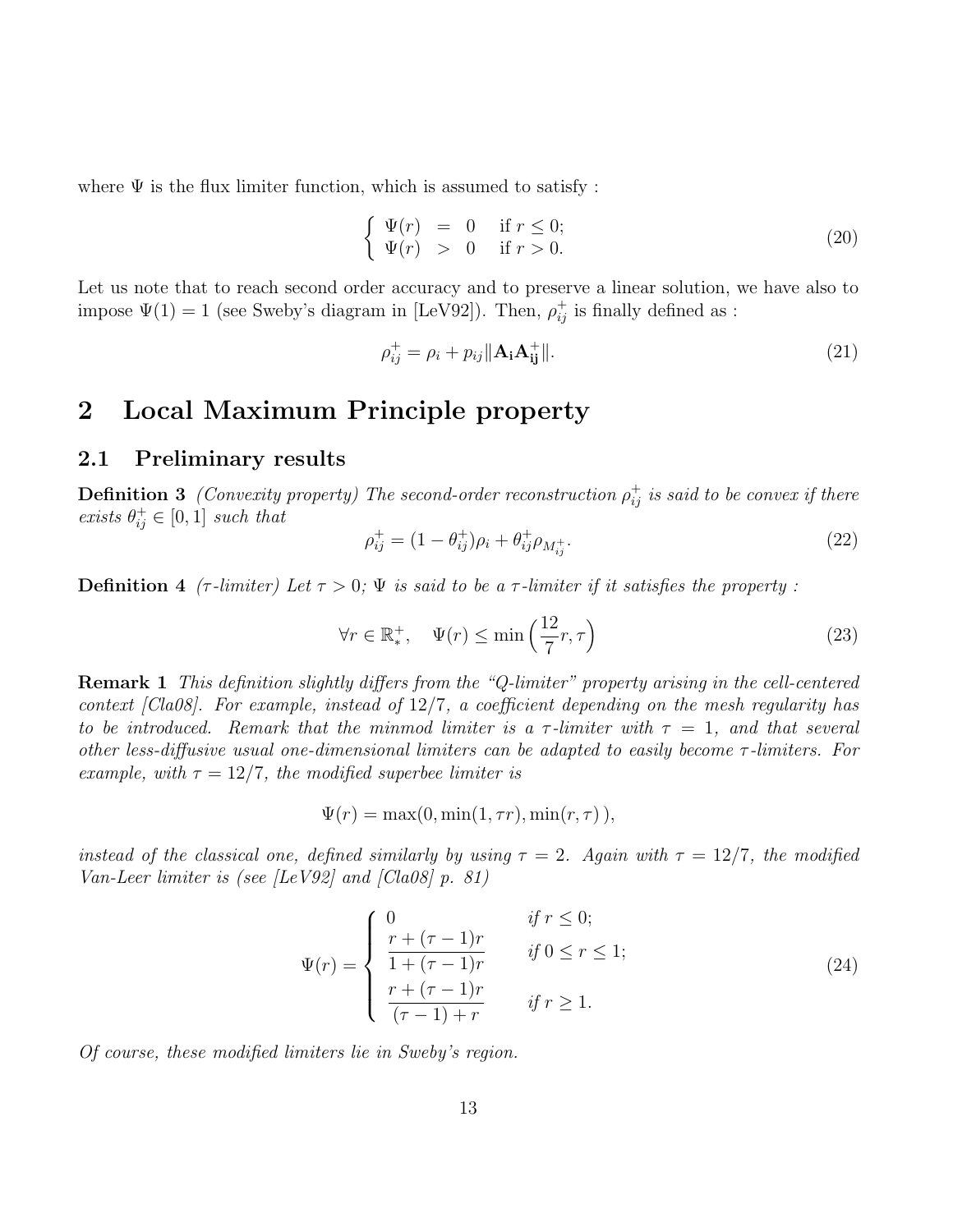#### **Lemma 1** If  $\Psi$  is a  $\tau$ -limiter, then the reconstruction (21) is a convex reconstruction.

**Proof.** The proof is very similar to the one developed in [Cla08] in the cell-centered context. Without loss of generality, let suppose that  $\rho_i \leq \rho_{M_{ij}^+}$ , so that  $p_{ij}^{down} \geq 0$ . If  $p_{ij}^{up} < 0$ , then the scheme degenerates to order 1 and (22) is obviously fulfilled with  $\theta_{ij}^+ = 0$ . If  $p_{ij}^{up} \ge 0$ , (21) ensures that  $\rho_{ij}^+ \geq \rho_i$ . On the other hand, since from geometrical considerations  $A_i A_{ij}^+$ 7  $\frac{1}{12}$ **A**<sub>i</sub>**M**<sup>+</sup><sub>ij</sub> and using the fact that  $\Psi$  is a  $\tau$ -limiter, we get :

$$
p_{ij} \leq \frac{\|\mathbf{A_i}\mathbf{M_{ij}^+}\|}{\|\mathbf{A_i}\mathbf{A_{ij}^+}\|} p_{ij}^{down},
$$

leading directly to  $\rho_{ij}^+ \leq \rho_{M_{ij}^+}$ .

**Lemma 2** There exists some coefficients  $w_{ijk}^{\dagger} \geq 0$ ,  $k \in V(i)$ , such that

$$
\rho_{ij}^+ - \rho_i = \sum_{k \in \mathcal{V}(i)} w_{ijk}^+(\rho_i - \rho_k)
$$
\n(25)

holds, and furthermore, they satisfy

$$
\sum_{k \in \mathcal{V}(i)} w_{ijk}^+ \le \frac{7\tau}{12} C_{\mathcal{T}_h}.\tag{26}
$$

Remark 2 This results is an adaptation of the so-called "Chainais-Hillairet condition" , see [CH00], developed in the cell-centered approach. But in the cell-centered framework, it relies on additional geometrical assumptions on the mesh. Adopting a vertex-based viewpoint relaxes the geometrical constraints needed to prove such a statement.

Proof. Let us define :

$$
\Delta \rho_{ij}^+ = \rho_{ij}^+ - \rho_i = p_{ij} \|\mathbf{A}_i \mathbf{A}_{ij}^+\|.
$$

If  $p_{ij}^{down} p_{ij}^{up} \leq 0$ , then  $\Delta \rho_{ij}^{+} = 0$  and we can set  $w_{ijk}^{+} = 0$ . Let us discuss the case  $p_{ij}^{down} p_{ij}^{up} > 0$ . By (19), we get :

$$
\Delta \rho_{ij}^+ = [\alpha_{i,k_{ij}^+}(\rho_i - \rho_{k_{ij}^+}) + (1-\alpha_{i,k_{ij}^+})(\rho_i - \rho_{k_{ij}^+ + 1})] \Psi(r_{ij}) \, \frac{\| \mathbf{A_i} \mathbf{A_{ij}^+} \|}{\| \mathbf{A_i} \mathbf{N_{ij}^+} \|}.
$$

By a simple identification, the coefficients  $w_{ijk}^+$  can obviously be derived to fulfill (25): we set

$$
w_{ijk}^+ = \left\{ \begin{array}{ll} \alpha_{i,k_{ij}^+} \Psi(r_{ij}) \, \frac{\|\mathbf{A_i} \mathbf{A_{ij}^+}\|}{\|\mathbf{A_i} \mathbf{N_{ij}^+}\|} & \text{if } k = k_{ij}^+, \\[1.5mm] (1-\alpha_{i,k_{ij}^+}) \, \Psi(r_{ij}) \, \frac{\|\mathbf{A_i} \mathbf{A_{ij}^+}\|}{\|\mathbf{A_i} \mathbf{N_{ij}^+}\|} & \text{if } k = k_{ij}^+ + 1, \\[1.5mm] 0 & \text{in any other case.} \end{array} \right.
$$

 $\blacksquare$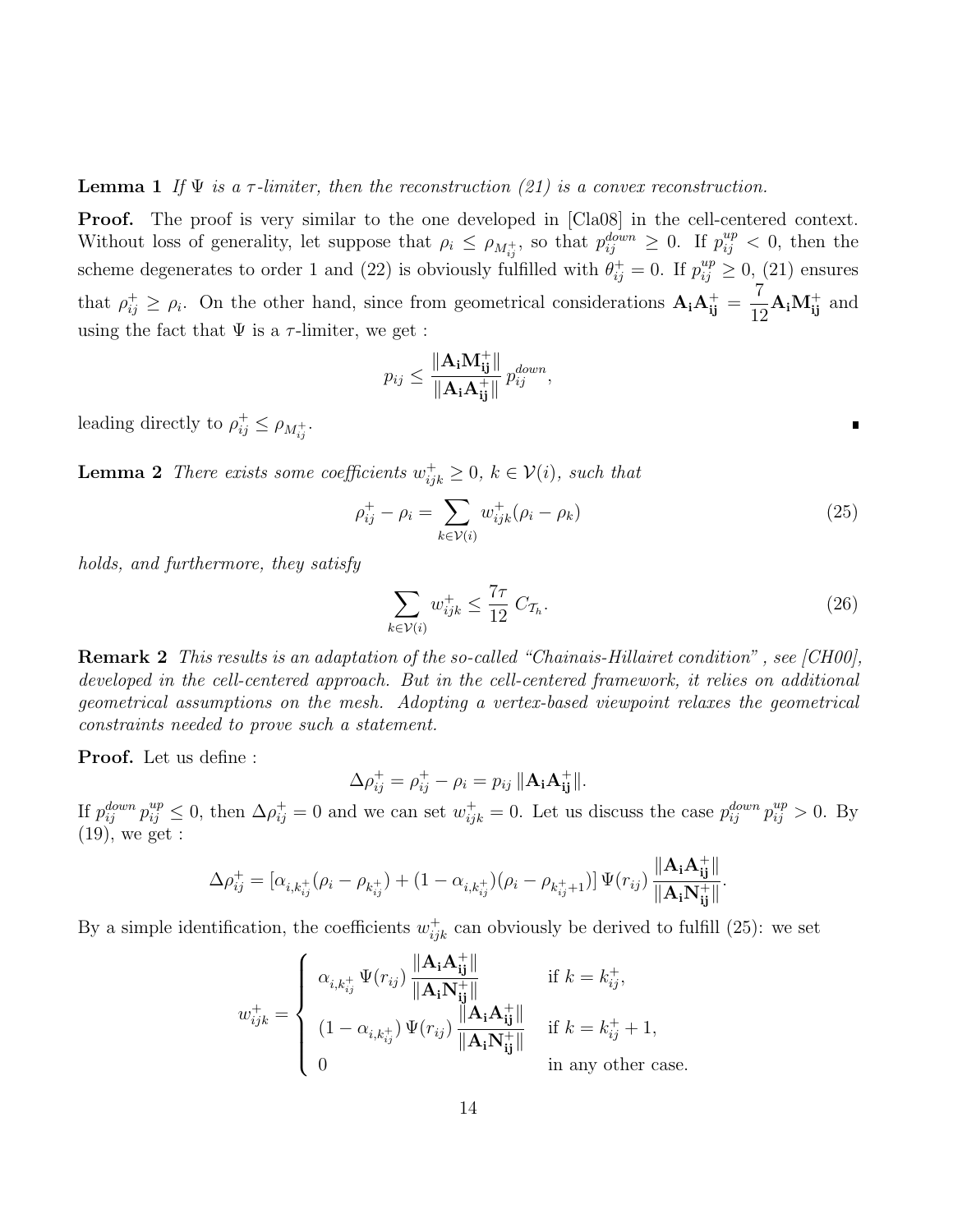Now, in order to prove (26), we have to write

$$
\sum_{k \in \mathcal{V}(i)} w_{ijk}^+ = \Psi(r_{ij}) \frac{\|\mathbf{A}_i \mathbf{A}_{ij}^+\|}{\|\mathbf{A}_i \mathbf{N}_{ij}^+\|} = \Psi(r_{ij}) \frac{\|\mathbf{A}_i \mathbf{A}_{ij}^+\|}{\|\mathbf{A}_i \mathbf{M}_{ij}^+\|} \frac{\|\mathbf{A}_i \mathbf{M}_{ij}^+\|}{\|\mathbf{A}_i \mathbf{N}_{ij}^+\|} \le \frac{7\tau}{12} C_{\mathcal{T}_h}
$$

because of  $(23)$  and  $(9)$ .

#### 2.2  $L^{\infty}$  stability

**Theorem 1** Let  $\Psi$  be a  $\tau$ -limiter. The numerical scheme (11) associated to the numerical flux (12) and the second-order reconstruction at the interfaces described in subsection 1.4.2 respects the local maximum principle under the CFL condition:

$$
\Delta t \le \min_{1 \le i \le I} \frac{|\mathcal{C}_i|}{\|\mathbf{u}\|_{i,\infty} \left(2 + \frac{7\tau}{12} C_{\mathcal{T}_h}\right) \sum_{j \in \mathcal{V}(i)} (|\Gamma_{ij}^+| + |\Gamma_{ij}^-|)}.
$$
(27)

 $\blacksquare$ 

**Proof.** Making use of the consistency property (14), the numerical scheme (11) can be written as follows (remind that the indices  $n$  are dropped in the right-hand side)

$$
\rho_i^{n+1} = \rho_i - \frac{\Delta t}{|\mathcal{C}_i|} \sum_{j \in \mathcal{V}(i)} |\Gamma_{ij}^+| \left( G_{ij}^+(\rho_{ij}^+, \rho_{ji}^+) - G_{ij}^+(\rho_i, \rho_i) \right) \n- \frac{\Delta t}{|\mathcal{C}_i|} \sum_{j \in \mathcal{V}(i)} |\Gamma_{ij}^-| \left( G_{ij}^-(\rho_{ij}^-, \rho_{ji}^-) - G_{ij}^-(\rho_i, \rho_i) \right) \n= \rho_i - \frac{\Delta t}{|\mathcal{C}_i|} \sum_{j \in \mathcal{V}(i)} |\Gamma_{ij}^+| \left( G_{ij}^+(\rho_i + \Delta \rho_{ij}^+, \rho_i + \tilde{\Delta} \rho_{ij}^+) - G_{ij}^+(\rho_i, \rho_i) \right) \n- \frac{\Delta t}{|\mathcal{C}_i|} \sum_{j \in \mathcal{V}(i)} |\Gamma_{ij}^-| \left( G_{ij}^-(\rho_i + \Delta \rho_{ij}^-, \rho_i + \tilde{\Delta} \rho_{ij}^-) - G_{ij}^-(\rho_i, \rho_i) \right),
$$
\n(28)

where we defined :

$$
\Delta \rho_{ij}^+ = \rho_{ij}^+ - \rho_i, \qquad \tilde{\Delta} \rho_{ij}^+ = \rho_{ji}^+ - \rho_i,
$$
  

$$
\Delta \rho_{ij}^- = \rho_{ij}^- - \rho_i, \qquad \tilde{\Delta} \rho_{ij}^- = \rho_{ji}^- - \rho_i.
$$

Now, by considering the functions  $h^{\pm}$ :  $\theta \in [0,1] \to h^{\pm}(\theta) = G^{\pm}_{ij}(\rho_i + \theta \Delta \rho_{ij}^{\pm}, \rho_i + \theta \tilde{\Delta} \rho_{ij}^{\pm}),$  and by using the finite variations theorem, we get the existence of  $0 < \xi_{ij}^{\pm} < 1$  such that :

$$
\rho_i^{n+1} = \rho_i - \Delta t \sum_{j \in \mathcal{V}(i)} (A_{ij}^+ \Delta \rho_{ij}^+ - B_{ij}^+ \tilde{\Delta} \rho_{ij}^+) - \Delta t \sum_{j \in \mathcal{V}(i)} (A_{ij}^- \Delta \rho_{ij}^- - B_{ij}^- \tilde{\Delta} \rho_{ij}^-),
$$
(29)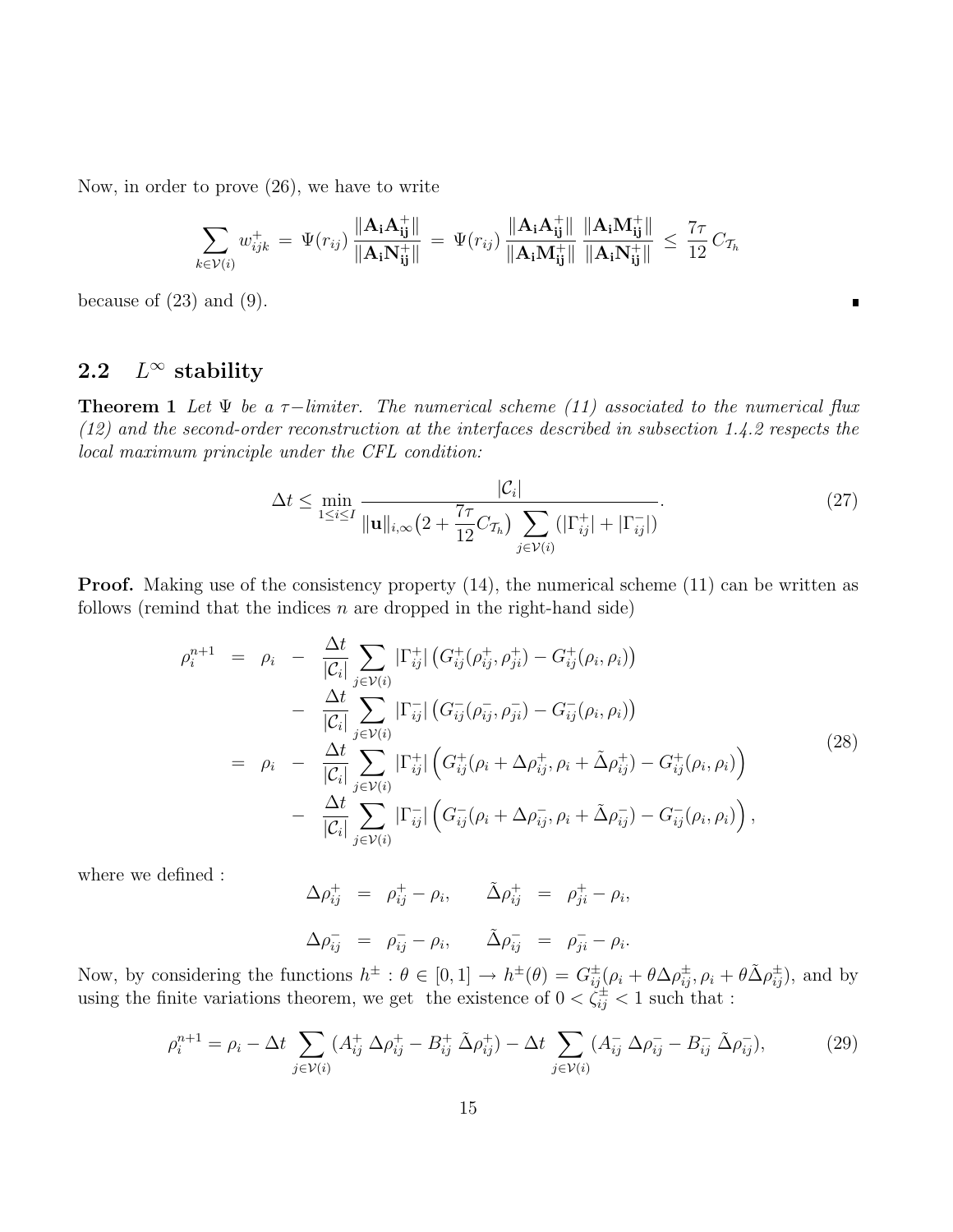where we introduced (see  $(12)$  and  $(13)$ )

$$
A_{ij}^{\pm} = \frac{|\Gamma_{ij}^{\pm}|}{|\mathcal{C}_i|} \frac{\partial G_{ij}^{\pm}}{\partial \rho_1} (\rho_i + \zeta_{ij}^{\pm} \Delta \rho_{ij}^{\pm}, \rho_i + \zeta_{ij}^{\pm} \tilde{\Delta} \rho_{ij}^{\pm}),
$$
  

$$
B_{ij}^{\pm} = -\frac{|\Gamma_{ij}^{\pm}|}{|\mathcal{C}_i|} \frac{\partial G_{ij}^{\pm}}{\partial \rho_2} (\rho_i + \zeta_{ij}^{\pm} \Delta \rho_{ij}^{\pm}, \rho_i + \zeta_{ij}^{\pm} \tilde{\Delta} \rho_{ij}^{\pm}).
$$

Because of the definition of the monotone property of the flux (13), we clearly have  $A_{ij}^{\pm} \geq 0$  and  $B_{ij}^{\pm} \geq 0.$ 

On the one hand, lemma 2 allows to write :

$$
\Delta \rho_{ij}^+ = \sum_{k \in \mathcal{V}(i)} w_{ijk}^+(\rho_i - \rho_k) \text{ with } w_{ijk}^+ \ge 0 \text{ and } \sum_{k \in \mathcal{V}(i)} w_{ijk}^+ \le \frac{7\tau}{12} C_{\mathcal{T}_h},
$$

and similarly :

$$
\Delta \rho_{ij}^- = \sum_{k \in \mathcal{V}(i)} w_{ijk}^- (\rho_i - \rho_k)
$$
 with  $w_{ijk}^- \ge 0$  and  $\sum_{k \in \mathcal{V}(i)} w_{ijk}^- \le \frac{7\tau}{12} C_{\mathcal{T}_h}.$ 

On the other hand, thanks to lemma 1, the convex property of the reconstruction leads to :

$$
\tilde{\Delta} \rho_{ij}^{+} = \theta_{ji}^{+} (\rho_{M_{ji}^{+}} - \rho_{j}) + (\rho_{j} - \rho_{i})
$$
  
= 
$$
\theta_{ji}^{+} (\rho_{M_{ji}^{+}} - \rho_{i}) + (1 - \theta_{ji}^{+}) (\rho_{j} - \rho_{i}).
$$

Since  $M_{ji}^+ \in [A_i A_{j+1}], \rho_{M_{ji}^+}$  is defined by a linear interpolation between  $\rho_i$  and  $\rho_{j+1}$ . So we get :

$$
\tilde{\Delta}\rho_{ij}^{+} = \theta_{ji}^{+} \frac{\|\mathbf{A_i} \mathbf{M_{ji}^{+}}\|}{\|\mathbf{A_i} \mathbf{A_{j+1}}\|} (\rho_{j+1} - \rho_i) + (1 - \theta_{ji}^{+}) (\rho_j - \rho_i). \tag{30}
$$

By identification, we can find some coefficients  $\tilde{w}_{ijk}^+$  such that :

$$
\tilde{\Delta} \rho_{ij}^+ = \sum_{k \in \mathcal{V}(i)} \tilde{w}_{ijk}^+ (\rho_k - \rho_i) \text{ with } \tilde{w}_{ijk}^+ \ge 0 \text{ and } \sum_{k \in \mathcal{V}(i)} \tilde{w}_{ijk}^+ \le 2.
$$

Similarly, we find  $\tilde{w}_{ijk}^-$  satisfying

$$
\tilde{\Delta}\rho_{ij}^- = \sum_{k \in \mathcal{V}(i)} \tilde{w}_{ijk}^- (\rho_k - \rho_i) \text{ with } \tilde{w}_{ijk}^- \ge 0 \text{ and } \sum_{k \in \mathcal{V}(i)} \tilde{w}_{ijk}^- \le 2.
$$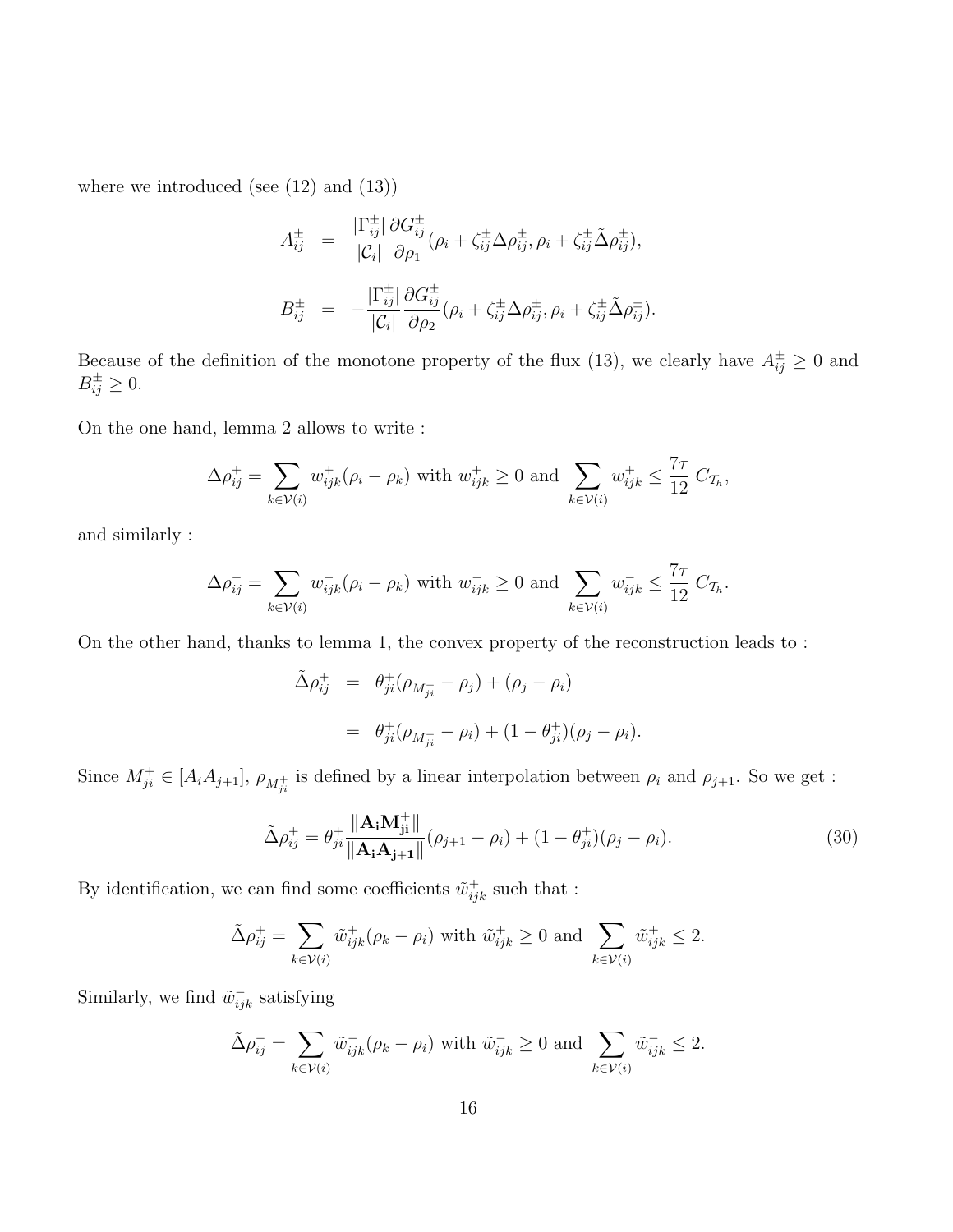The numerical scheme (29) can now be recast as follows

$$
\rho_i^{n+1} = \rho_i - \Delta t \sum_{k,j \in \mathcal{V}(i)} (A_{ij}^+ w_{ijk}^+ (\rho_i - \rho_k) - B_{ij}^+ \tilde{w}_{ijk}^+ (\rho_k - \rho_i)) - \Delta t \sum_{k,j \in \mathcal{V}(i)} (A_{ij}^- w_{ijk}^- (\rho_i - \rho_k) - B_{ij}^- \tilde{w}_{ijk}^- (\rho_k - \rho_i)),
$$
\n(31)

which can be written as :

$$
\rho_i^{n+1} = c_{ii} \rho_i + \sum_{k \in \mathcal{V}(i)} c_{ik} \rho_k,\tag{32}
$$

with :

$$
\begin{cases}\n c_{ii} = 1 - \Delta t \sum_{k,j \in \mathcal{V}(i)} \left( A_{ij}^{+} w_{ijk}^{+} + B_{ij}^{+} \tilde{w}_{ijk}^{+} + A_{ij}^{-} w_{ijk}^{-} + B_{ij}^{-} \tilde{w}_{ijk}^{-} \right), \\
 c_{ik} = \Delta t \sum_{j \in \mathcal{V}(i)} \left( A_{ij}^{+} w_{ijk}^{+} + B_{ij}^{+} \tilde{w}_{ijk}^{+} + A_{ij}^{-} w_{ijk}^{-} + B_{ij}^{-} \tilde{w}_{ijk}^{-} \right).\n\end{cases}
$$

We obviously have

$$
c_{ii} + \sum_{k \in \mathcal{V}(i)} c_{ik} = 1. \tag{33}
$$

Moreover, if  $\Delta t$  is now chosen such that whatever  $i \in [1, I]$ ,

$$
\Delta t \le \left( \sum_{k,j \in \mathcal{V}(i)} \left( A_{ij}^+ w_{ijk}^+ + B_{ij}^+ \tilde{w}_{ijk}^+ + A_{ij}^- w_{ijk}^- + B_{ij}^- \tilde{w}_{ijk}^- \right) \right)^{-1}, \tag{34}
$$

then we get :

$$
0 \le c_{ii} \le 1 \text{ and } 0 \le c_{ik} \le 1. \tag{35}
$$

The scheme formulation (32) together with relations (33) and (35) on the coefficients leads to the local maximum preserving property, since  $\rho_i^{n+1}$  $i^{n+1}$  is written as a convex combination of  $\rho_i$  and  $\rho_j$ ,  $|\Gamma_{ij}^{\pm}|$  $j \in \mathcal{V}(i)$ . Now, in order to recover (27), we just have to combine the fact that  $A_{ij}^{\pm} \leq$  $\frac{\overline{-\imath\jmath\,\mathsf{l}}}{|\mathcal{C}_i|}\|\mathbf{u}\|_{i,\infty}$  $|\Gamma_{ij}^\pm|$ and  $B_{ij}^{\pm} \leq$  $\frac{1}{|\mathcal{C}_i|} ||\mathbf{u}||_{i,\infty}$ , associated to previous properties on the coefficients  $w_{ijk}^{\pm}$  and  $\tilde{w}_{ijk}^{\pm}$ .  $\blacksquare$ 

Remark 3 In the particular case of a constant velocity **u** associated to a uniform mesh like the one on Figure 2 with hexagonal control volumes  $(C_{\mathcal{T}_h} = 2)$  and with the use of the minmod limiter  $(\tau = 1)$ , the CFL condition (27) leads to :

$$
\Delta t \le \frac{9h}{19(\sqrt{2} + 2\sqrt{5})\|\mathbf{u}\|} \approx \frac{h}{12.4\|\mathbf{u}\|} \tag{36}
$$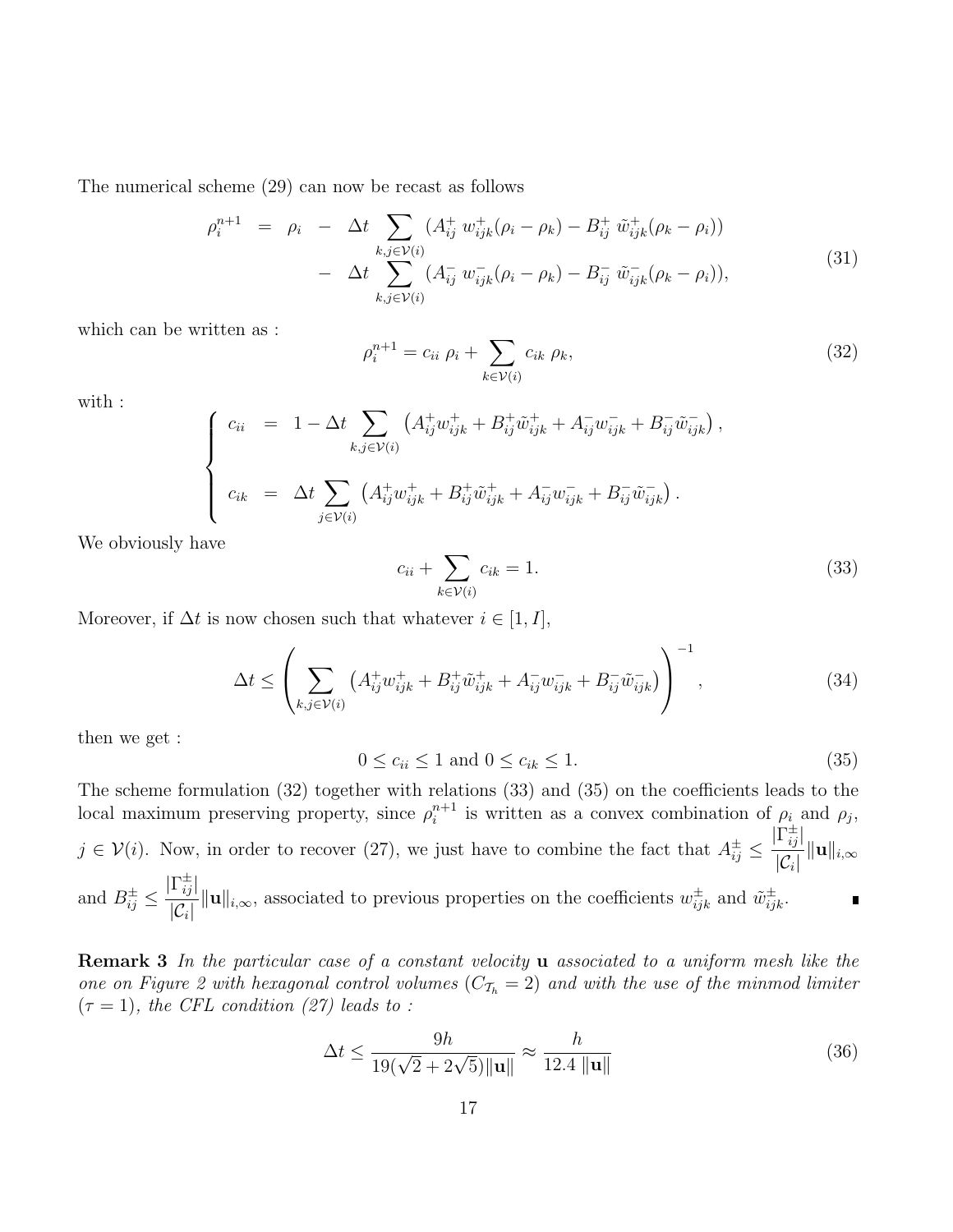At first sight, (36) can appear as a very severe CFL restriction, but it is very similar to other CFL-conditions on unstructured meshes used to ensure the maximum principle, see for instance [DLL07, CP08]. Moreover, we must bear in mind that all the proofs were established by considering sufficient conditions which always correspond to the worst case we could encounter. Consequently, it is observed in numerical computations that very good results are obtained even with less restrictive CFL numbers.



# 2.3 A variant of the numerical scheme

Figure 3: Construction of the dual mesh : control volume CV2 around the node  $A_i$ .

Instead of considering the dual mesh made of CV1 control volumes displayed on Figure 1, we could build another dual mesh using more simple ones, by joining the barycenters of all the triangles surrounding  $A_i$  leading to "CV2" control volumes (see Figure 3). In that case, we define  $\Gamma_{ij} = [B_{j-1}B_j]$  as the interface between the nodes  $A_i$  and  $A_j$ , and we so have to reconstruct the density value at the node  $Q_{ij} = [B_{j-1}B_j] \cap [A_iA_j]$ . In general,  $Q_{ij}$  is no more the middle of  $[A_iA_j]$ , except in the case of very particular structured meshes. There are clearly several advantages with this construction. In particular, the downstream slope  $p_{ij}^{down}$  is now directly available without any linear interpolation process :

$$
p_{ij}^{down} = \frac{\rho_j - \rho_i}{\|\mathbf{A_i A_j}\|},
$$

even if the upstream gradient definition  $p_{ij}^{up}$  always needs the value of the density at node  $N_{ij}$  =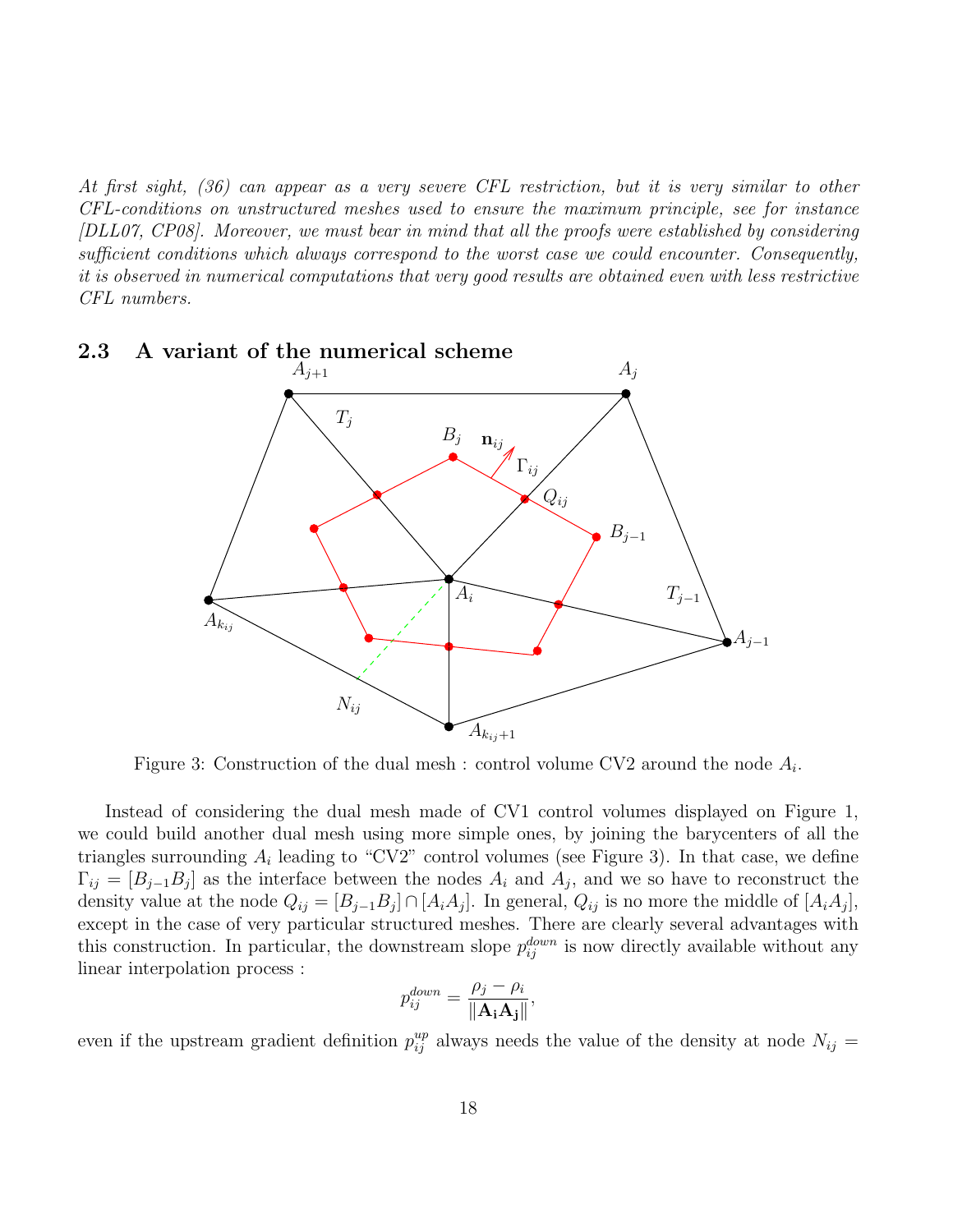$(A_i A_j \mid \cap \partial \mathcal{D}_i)$  by a linear interpolation reconstruction :

$$
p_{ij}^{up} = \frac{\rho_i - \rho_{N_{ij}}}{\|\mathbf{A_i} \mathbf{N_{ij}}\|}.
$$

Let us now introduce the mesh parameter

$$
\alpha = \min_{1 \le i \le I, \ j \in \mathcal{V}(i)} \frac{\|A_i A_j\|}{\|A_i Q_{ij}\|}.
$$

We assume moreover that:

$$
\forall 1 \le i, j \le I, \ i \ne j, Q_{ij} \in ]A_i, A_j[, \tag{37}
$$

so that  $1 \le \alpha \le 2$ , with the property that the more regular the mesh, the closer  $\alpha$  to 2. Reproducing the arguments used with the CV1 control volume, and assuming that the limiter verifies

$$
\forall r \in \mathbb{R}_*^+, \Psi(r) \le \min(\alpha r, \tau)
$$
\n(38)

instead of (23), the scheme can be proved to satisfy the local maximum property under the mesh assumption (37) and the CFL :

$$
\Delta t \le \min_{1 \le i \le I} \frac{|\mathcal{C}_i|}{\|\mathbf{u}\|_{i,\infty} \left(1 + \frac{\tau C_{\mathcal{T}_h}}{\alpha}\right) \sum_{j \in \mathcal{V}(i)} |\Gamma_{ij}|}.
$$
\n(39)

Clearly (39) is equivalent to (27) and even less restrictive in the case  $\alpha \geq 12/7$ . Otherwise, it needs restrictions on the mesh quality, expressed in condition (37). For this reason the CV1 control volume has theoretically to be preferred in the case of fully unstructured meshes.

Remark 4 In the particular case mentioned in Remark 3, the CFL becomes

$$
\Delta t \le \frac{3h}{4(\sqrt{2} + 2\sqrt{5}) \|\mathbf{u}\|} \approx \frac{h}{7.8 \|\mathbf{u}\|}.
$$
\n(40)

However there are also some drawbacks with the CV2 construction. Firstly, the node  $Q_{ij}$  does not stand in the middle of  $[B_{j-1}B_j]$ . Consequently, the new density computation :

$$
\rho_i^{n+1} = \rho_i^n - \frac{\Delta t}{|\mathcal{C}_i|} \sum_{j \in \mathcal{V}(i)} |\Gamma_{ij}| G_{ij} ((\rho_{ij})^n, (\rho_{ji})^n), \tag{41}
$$

where the right hand side of  $(41)$  is as previously evaluated using an upstream flux:

$$
G_{ij}(\rho_1, \rho_2) = \begin{cases} \rho_1 \mathbf{u}_{ij} \cdot \mathbf{n}_{ij} & \text{if } \mathbf{u}_{ij} \cdot \mathbf{n}_{ij} \ge 0, \\ \rho_2 \mathbf{u}_{ij} \cdot \mathbf{n}_{ij} & \text{if } \mathbf{u}_{ij} \cdot \mathbf{n}_{ij} < 0, \end{cases}
$$
(42)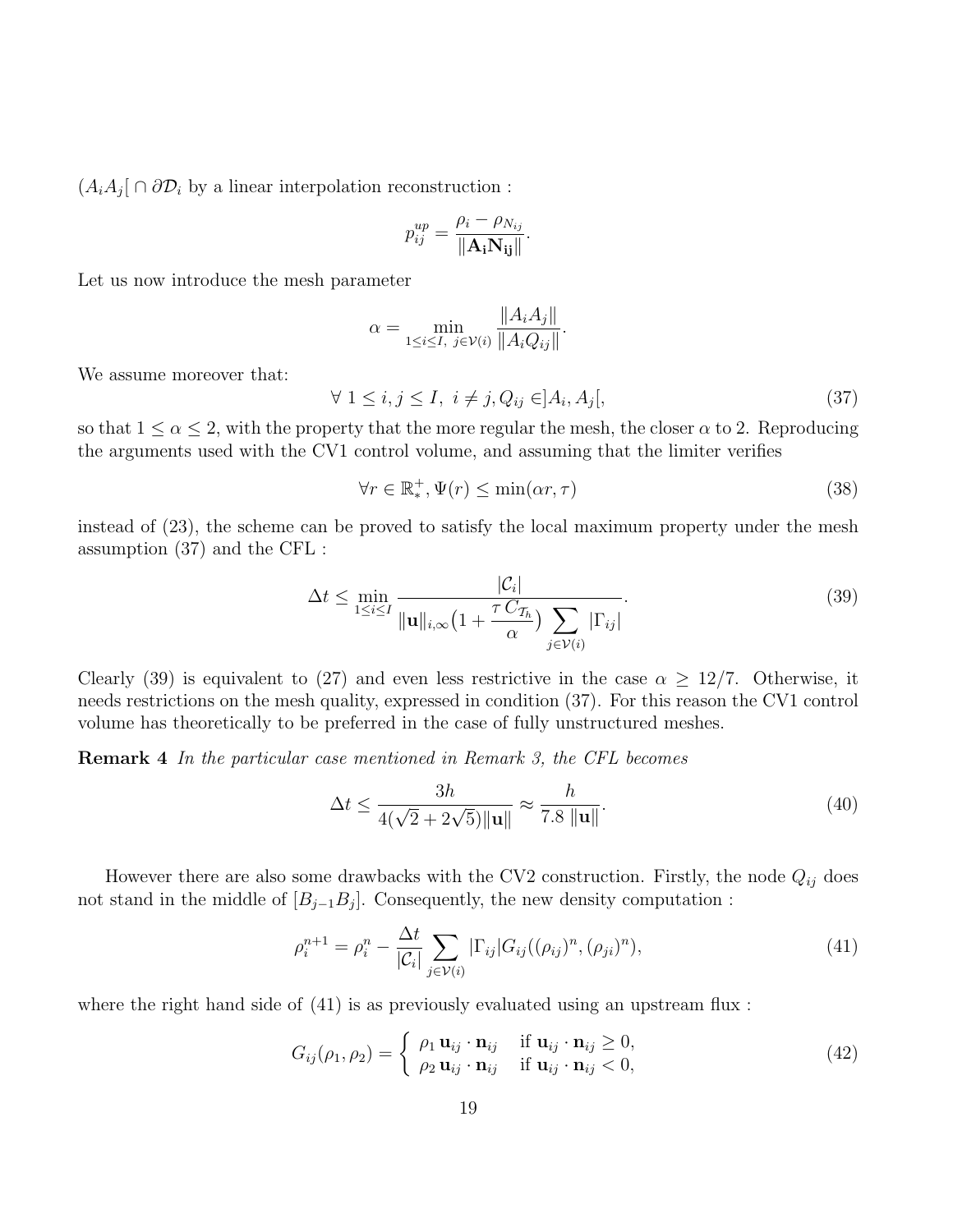does not correspond to a second-order accuracy numerical integration scheme. Secondly, we have to define the quantity  $\mathbf{u}_{ij}$ , corresponding to the discrete value of the velocity field at  $Q_{ij}$  from the previous values of  $\mathbf{u}_{ij}^+$  and  $\mathbf{u}_{ij}^-$ , corresponding respectively to the discrete values at nodes  $A_{ij}^+$  and  $A_{ij}^-$  (see Figure 1), under the consistency constraint

$$
\sum_{j \in \mathcal{V}(i)} |\Gamma_{ij}| G_{ij}(\rho_c, \rho_c) = 0. \tag{43}
$$

It leads to further computational costs, as well as a loss of accuracy in the discrete velocity field which can affect the global scheme accuracy.

There is no theoretical difficulties in extending the construction of both CV1 and CV2 schemes to the three dimensional framework. The CV1 construction will be free of geometrical constraint, but in practice the implementation of the scheme and the management of the complex geometry of the control volumes will be very involved. Again, the CV2 construction will be simpler. Nevertheless, it will not be possible by using generic mesh generation to respect the geometrical constraint that guarantees the maximum principle. However, ideas from [Cla08, AA09] can be adapted to deal with the few "bad" control volumes.

In section 3, the construction CV1 and CV2 will be tested to analyze and compare their behaviors, as well to confirm the theoretical considerations.

### 3 Numerical Results

In this section we present several numerical tests. We start by dealing with given velocity fields in order to discuss the quality of the approximation. Then, we consider the incompressible Navier-Stokes system and we show the ability of the scheme to deal with large density variation. The simulations are performed on unstructured meshes such as the one displayed on Figure 4, possibly with refinement strategies (only in sections 3.2.2 and 3.3, for which meshes are displayed below).

Throughout this section the tiling of the domain is made by using usual conforming and isotropic unstructured meshes composed of triangles, associated to either CV1 or CV2 control volumes, generated by the BAMG software [BAM], for which the value of  $h_{min}$  has to be specified. It allows in particular to avoid triangles with too small angles and all the geometric constants involved in the stability analysis remain controlled. For each mesh considered, the time step is fixed at  $\Delta t = 0.2 h_{min}/||\mathbf{u}||_{\infty}$ , with  $h_{min}$  the size of the smallest edge of the mesh (see in Table 1 the values of  $\Delta t$  when  $\|\mathbf{u}\|_{\infty} = 1$ . We first note that for all the following tests, this choice of CFL condition is sufficiently small to numerically ensure the maximum principle, even if it is far less restrictive than the one expected by the theory. Indeed, it is possible to chose a larger  $\Delta t$  than the one given by (27) or (39) according to the control volumes type CV1 or CV2 used, while preserving the maximum principle.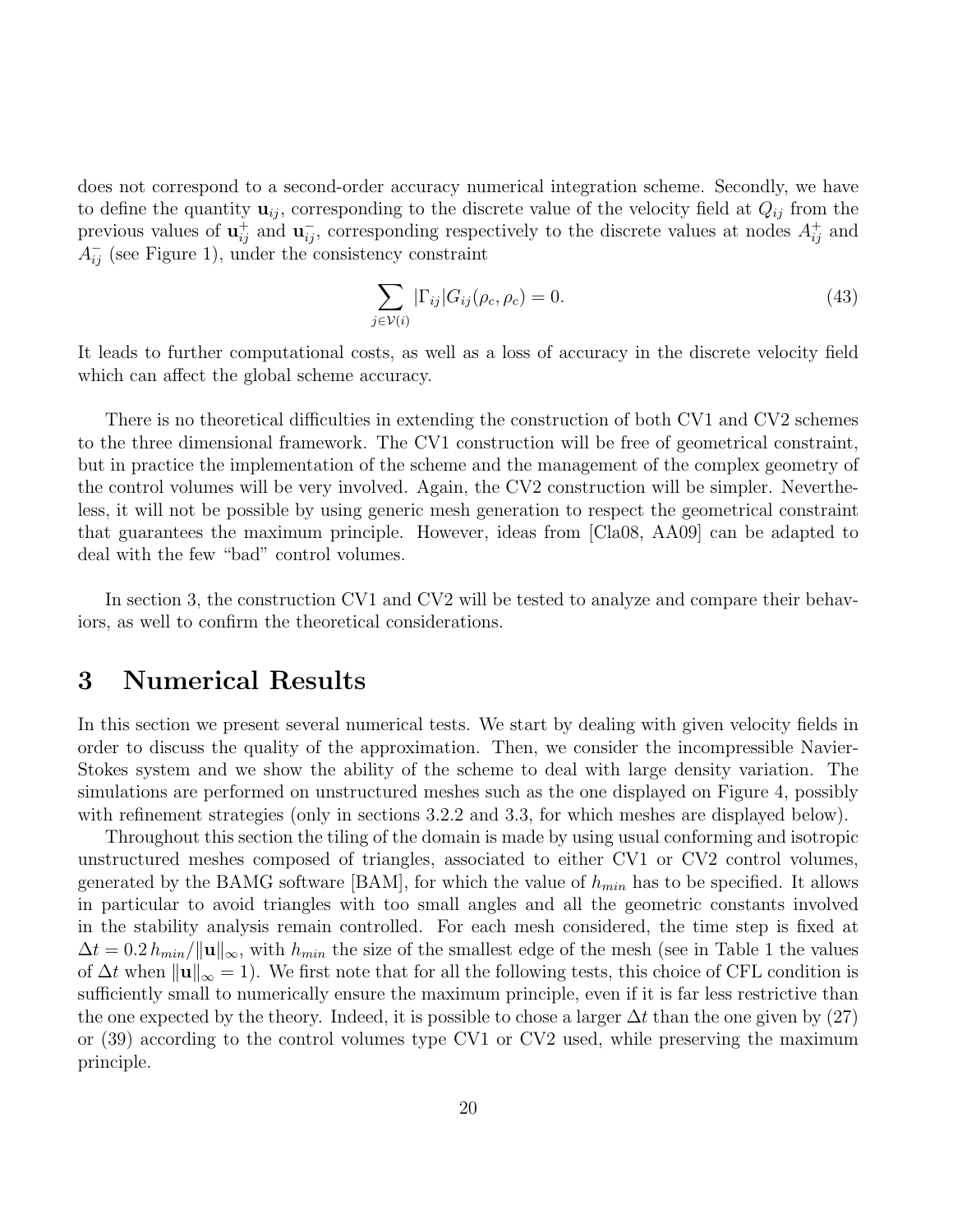

Figure 4: Example of unstructured mesh used without any adaptive process : Level 1.

| Mesh level | $h_{min}$ | $\Delta t$   |
|------------|-----------|--------------|
|            | 4.42E-02  | 8.84E-03     |
| $\Omega$   | 2.21E-02  | $4.42E - 03$ |
| 3          | 1.10E-02  | $2.21E-03$   |
|            | 5.50E-03  | 1.10E-03     |
| г,         | 2.76E-03  | 5.52E-04     |

Table 1: Time step values with  $\|\mathbf{u}\|_{\infty} = 1$ 

For all the simulations presented below, we use the minmod limiter and, concerning time discretization, we actually make use of a second order in time scheme, based on natural Runge-Kutta extension of the method discussed in the previous sections.

#### 3.1 Translated field

The first numerical test consists in a convected profile on  $\Omega = ]-1,1[^2$ , with a constant velocity field  $\mathbf{u} = (\lambda, \lambda)^T$ , where  $\lambda = 0.5$ . For the initial condition  $\rho(t = 0, \mathbf{x}) = \rho_0(\mathbf{x})$ , two different functions are used. First, a regular function :

$$
\rho_0 = \begin{cases} 0.5(1 + \cos(4\pi r)) & \text{if } r \le 0.25, \\ 0 & \text{otherwise,} \end{cases}
$$
\n(44)

and then a discontinuous one :

$$
\rho_0 = \begin{cases} 1 & \text{if } r \le 0.25, \\ 0 & \text{otherwise.} \end{cases}
$$

Setting  $r = \sqrt{(x_1 + 0.25)^2 + (x_2 + 0.25)^2}$ , the initial solutions are centered at the point  $(-0.25, -0.25)$ . The computations are performed until the final time  $t = 1$ .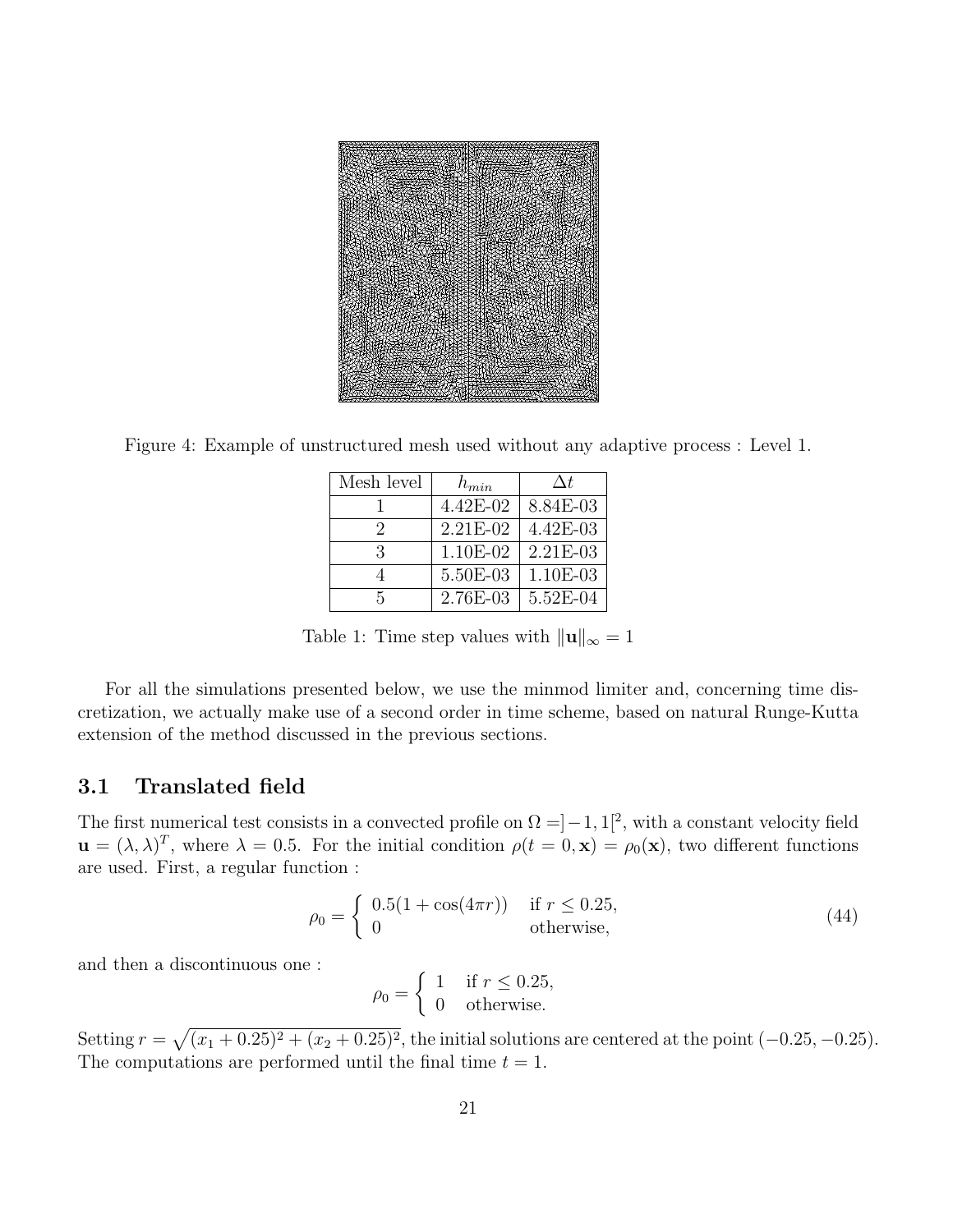Tables 2 and 3 list the order of the errors in the  $L^1(\Omega)$  norm and in the  $L^{\infty}(\Omega)$  norm between the exact solution and the approximation at the final time  $t = 1$ , computed respectively by:

$$
\sum_{A_i \in \mathcal{T}_h} |\mathcal{C}_i||\rho_i - \rho_{exact}(A_i)| \quad \text{and} \quad \max_{A_i \in \mathcal{T}_h} |\rho_i - \rho_{exact}(A_i)|.
$$

When a regular function is used, the  $L^1(\Omega)$  rate of convergence is very good (namely  $\mathcal{O}(h^{1.77})$  for CV1 and CV2 control volumes between the two most refined meshes), and seems to be better than in the cell-centered case [Cla08]. Otherwise, a lower rate of convergence is achieved when a discontinuous function translates, leading to similar results than those obtained in [BC09, Cla08].

| Mesh level          | $1 \text{ to } 2$ |      | $2$ to $3 \mid 3$ to $4$ | $\frac{1}{4}$ to 5 |
|---------------------|-------------------|------|--------------------------|--------------------|
| $L^1$ in CV1        | 1.62              | 1.52 | 1.69                     | 1.77               |
| $L^1$ in CV2        | 1.65              | 1.60 | 1.76                     | 1.77               |
| $L^{\infty}$ in CV1 | 0.848             | 1.17 | 1.20                     | 1.21               |
| $L^{\infty}$ in CV2 | 0.878             | 1.20 | 1.20                     | 1.22               |

Table 2: Translation of a regular function: order of the errors for various control cell and meshes.

| Mesh level   1 to 2   2 to 3   3 to 4   4 to 5 |      |      |                    |
|------------------------------------------------|------|------|--------------------|
| $\mid L^1$ in CV1 $\mid$ 0.61                  | 0.60 | 0.63 | $\vert 0.62 \vert$ |
| $L^1$ in CV2   0.67                            | 0.65 | 0.67 | 0.63               |

Table 3: Translation of a discontinuous function: order of the errors for various control cell and meshes.

Qualitatively, 10 equidistributed isovalues of the density between  $\rho = 0.01$  and  $\rho = 0.8$  are displayed at initial and final times, for the regular density (Figure 5) as well as for the discontinuous one (Figure 6) on the mesh corresponding to mesh level 5 (see table 1). Since control volumes type CV1 and CV2 give very similar results, only results obtained with CV1 volumes are displayed. For the regular solution, the numerical diffusion is quite small, as expected with a second-order accuracy scheme. For the discontinuous one, the radial symmetry is well preserved.

Finally, we consider a structured mesh like the one considered in remarks 3 and 4, composed of  $256 \times 256$  nodes. The initialization is made with the discontinuous solution, and we are looking at the solution obtained after only one iteration in time, according to the time-step value  $\Delta t$  which is no more equal to  $0.2h_{min}/||u||_{\infty}$ . We are particularly interested in the largest value of  $\Delta t$  for which the maximum principle is still ensured. With the CV1 control volumes, this value is equal to 7.80E-03, compared to 8.3E-03 for the CV2 control volumes. On the one hand, it can be observed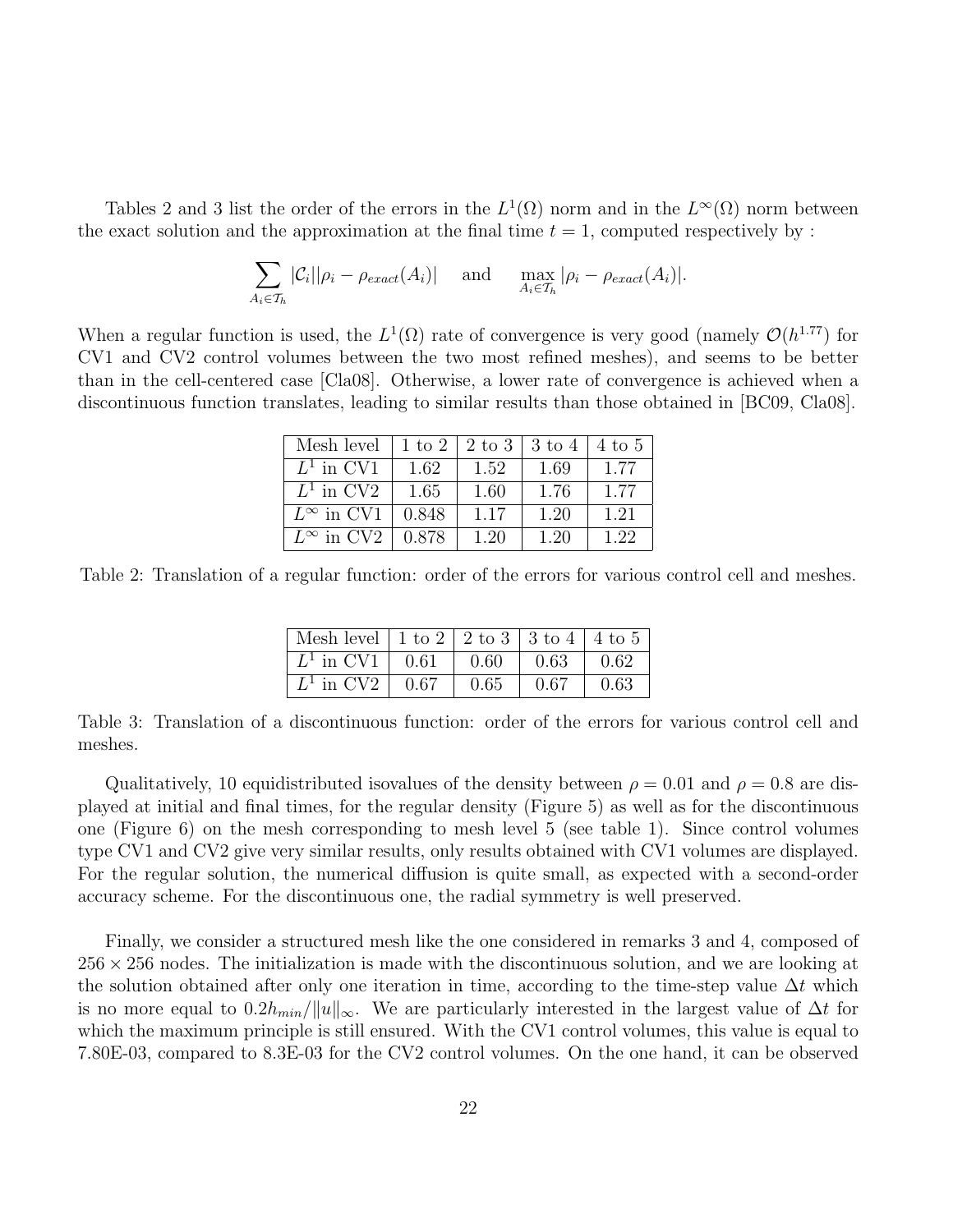

Figure 5: Density contours of a regular function at  $t = 0$  (left) and  $t = 1$  (right).



Figure 6: Density contours of a discontinuous function at  $t = 0$  (left) and  $t = 1$  (right).

that these values are significantly larger than the one given by the theory (respectively 3.1E-04 from (36) for CV1 and 5.0 E-04 from (40) for CV2). On the other hand, it also shows that the use of the CV2 volume control leads to a slightly less restrictive CFL condition, as expected by the theory.

### 3.2 Rotational field

### 3.2.1 Convergence rates

The second numerical test consists of a convected profile on  $\Omega = ]-1,1[^2$ , with a stationary rotating velocity field  $\mathbf{u} = (-x_2, x_1)^T$ . For the initial condition  $\rho_0(\mathbf{x})$ , the previous regular and discontinuous functions are used, using now  $r = \sqrt{x_1^2 + (x_2 + 0.5)^2}$ . In this case, the continuous as well as the discrete velocity fields verify the divergence free constraint  $div_x u = 0$  and, consequently, the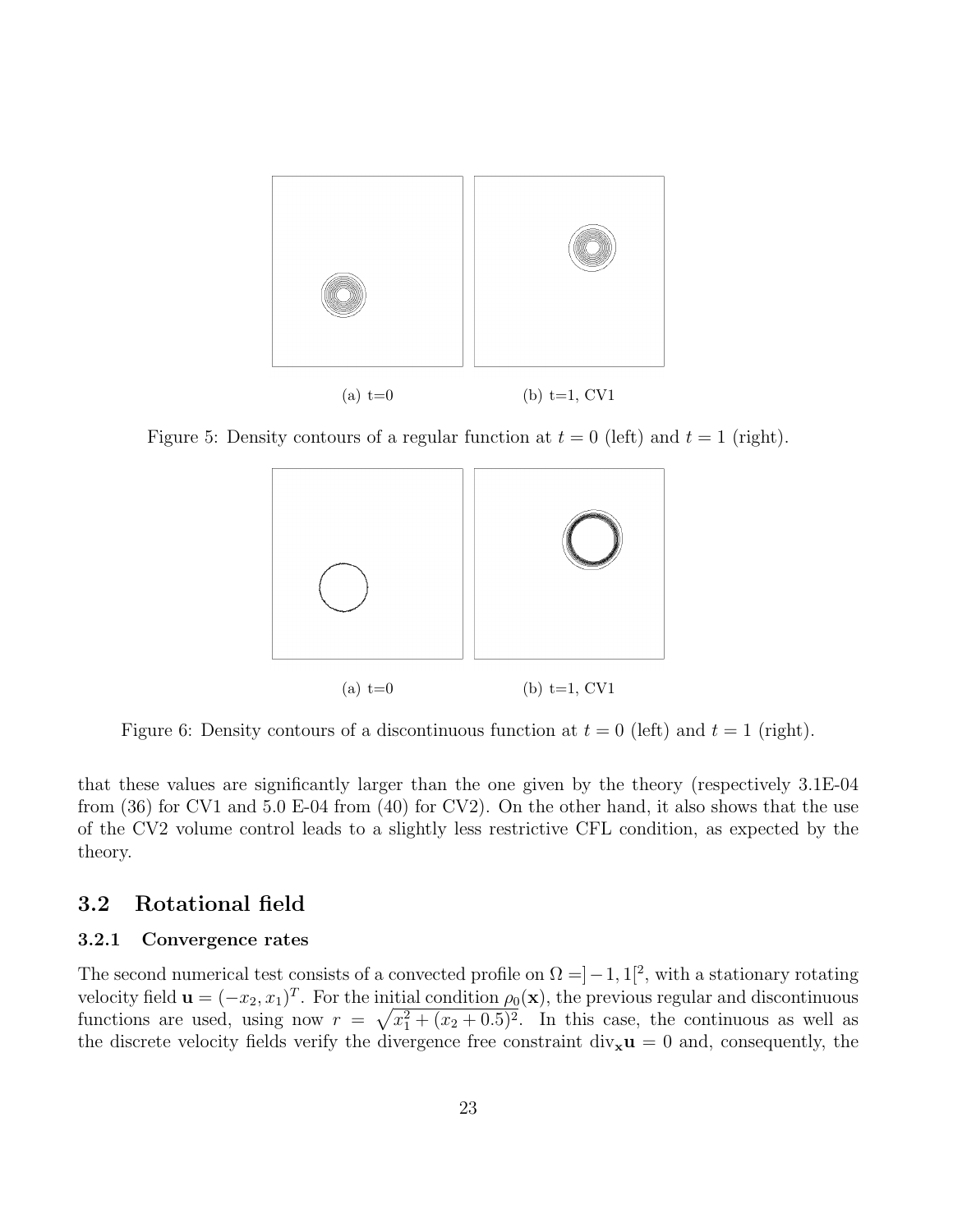numerical scheme uses the consistency property (14) or (43) according to the finite control volume used.

As above, tables 4 and 5 list the order of the errors in the  $L^1(\Omega)$  norm (eventually in the  $L^{\infty}(\Omega)$  norm too) between the exact solution and the approximation at the final time  $t = 1.50$ . We observe that the rate of convergence is nearly the same using control volumes CV1 or CV2 for the regular function (around  $\mathcal{O}(h^{1.80})$  in the  $L^1(\Omega)$  norm between the two most refined meshes). Moreover, these convergence rates are as good as in the constant velocity field case. Concerning the discontinuous function, results are once again similar for both control volumes.

| Mesh level          | $1 \text{ to } 2$ | 2 to 3 | $3 \text{ to } 4$ | $4 \text{ to } 5$ |
|---------------------|-------------------|--------|-------------------|-------------------|
| $L^1$ in CV1        | 1.36              | 1.62   | 1.52              | 1.78              |
| $L^1$ in CV2        | 1.47              | 1.71   | 1.67              | 1.82              |
| $L^{\infty}$ in CV1 | 0.89              | 1.15   | 1.20              | 1.26              |
| $L^{\infty}$ in CV2 | 1.00              | 1.27   | 1.19              | 1.26              |

Table 4: Rotation of a regular function: order of the errors for various control cell and meshes,  $t = 1.50$ .

| Mesh level   1 to 2   2 to 3   3 to 4   4 to 5 |              |      |      |
|------------------------------------------------|--------------|------|------|
| $\mid L^1$ in CV1 $\mid$ 0.61                  | $\vert$ 0.63 | 0.65 | 0.62 |
| $\mid L^1$ in CV2 $\mid$ 0.67                  | 0.64         | 0.66 | 0.64 |

Table 5: Rotation of a discontinuous function: order of the errors for various control cell and meshes,  $t = 1.50$ .

Once again, 10 equidistributed isovalues of the density between  $\rho = 0.01$  and  $\rho = 0.8$  are displayed at initial and final times in Figure 7 (resp. 8) when a regular density (resp. a discontinuous density) is convected by the rotating velocity field. The views of both control volumes CV1 and CV2 are very similar, then only the first one is displayed.

Remark 5 Let us note that according to the regularity of the initial datum and to the flux limiter function involved, these results can still be a little bit improved. On the one hand, using the  $C^{\infty}(\Omega)$ profile  $\rho_0 = e^{-20r^2}$  instead of (44) leads to a better convergence rate in the  $L^1(\Omega)$  norm between the two last meshes, respectively 1.92 and 2.02 for the translated and rotational fields. Nevertheless, the convergence rate in the  $L^{\infty}(\Omega)$  norm remains unchanged (around 1.25 for both cases). On the other hand, using the modified Van-Leer flux limiter  $(24)$  instead of the classical minmod one slightly increases the convergence rates, as theoretivally expected (0.66 compared to 0.62 for the rotational case in the  $L^1(\Omega)$  norm).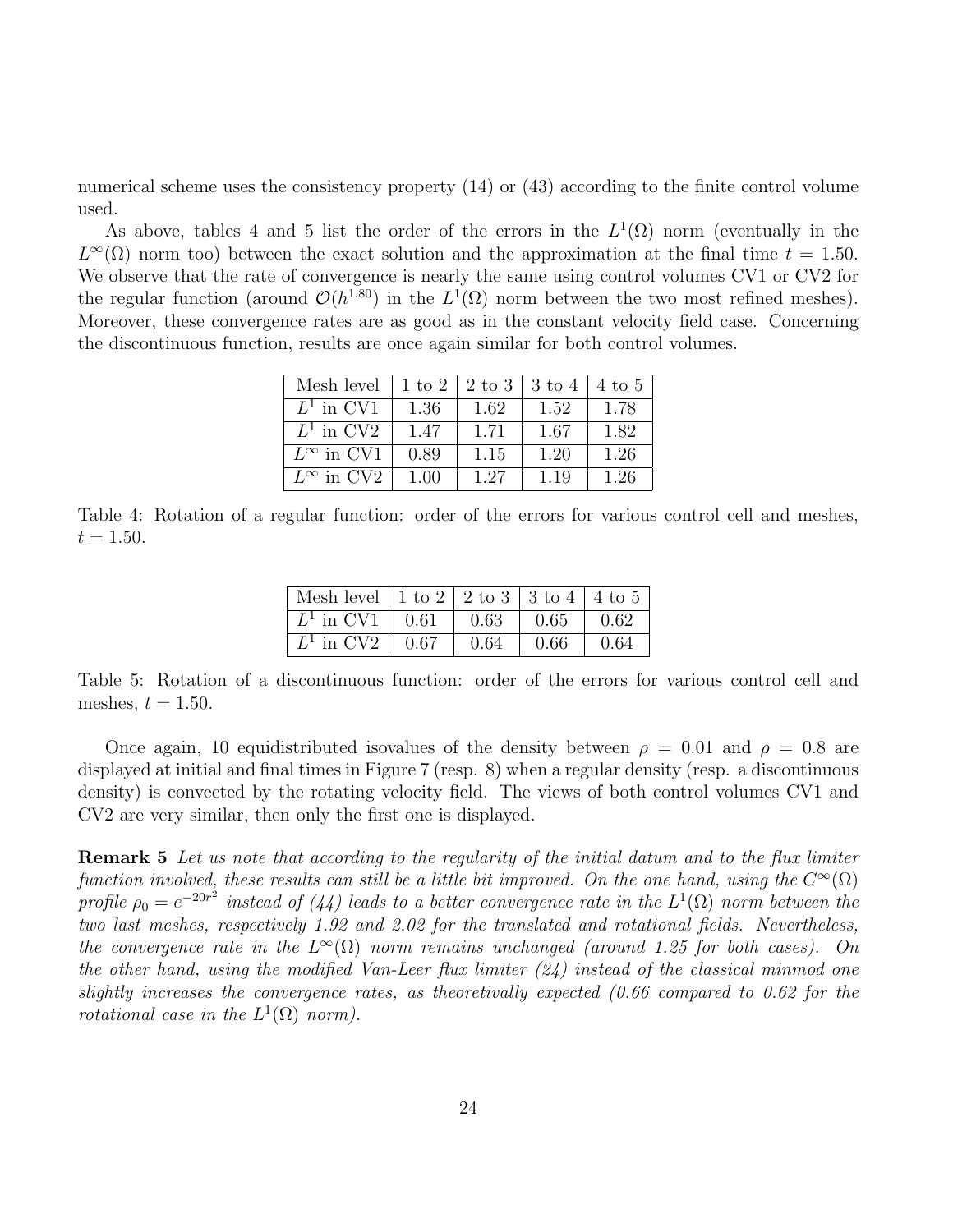

Figure 7: Density contours of a regular function at  $t = 0$  (left) and  $t = 1.50$  (right).



Figure 8: Density contours of a discontinuous function at  $t = 0$  (left) and  $t = 1.50$  (right).

### 3.2.2 Adaptive mesh refinement process

The last test about the rotational field is devoted to the use of the local refinement mesh strategy. It takes advantage of the ability of the scheme in maintaining the local maximum property on fully unstructured meshes. This isotropic mesh-refinement process is based on the BAMG software [BAM]. Practically, at each  $(\Delta t)_{mesh}$  step with  $(\Delta t)_{mesh} = 15\Delta t$ , the new adapted mesh is built using the previous one as well as the value of the density. This is a very suitable way to detect the density discontinuity lines, and to indicate to the remeshing algorithm where the smallest triangles have to be located. Even if BAMG allows anisotropic mesh generation with the use of the metric concept [FA05], only the isotropic one is used in the context of this paper. Figure 9 displays the mesh as well as the isovalues of the density for the discontinuous function at several times of the simulation. Here the final time used is  $t = 2\pi$ . We obtain the same  $L^1(\Omega)$  error on the density than the one obtained in the non locally refined case by using only 8 000 points in the mesh compared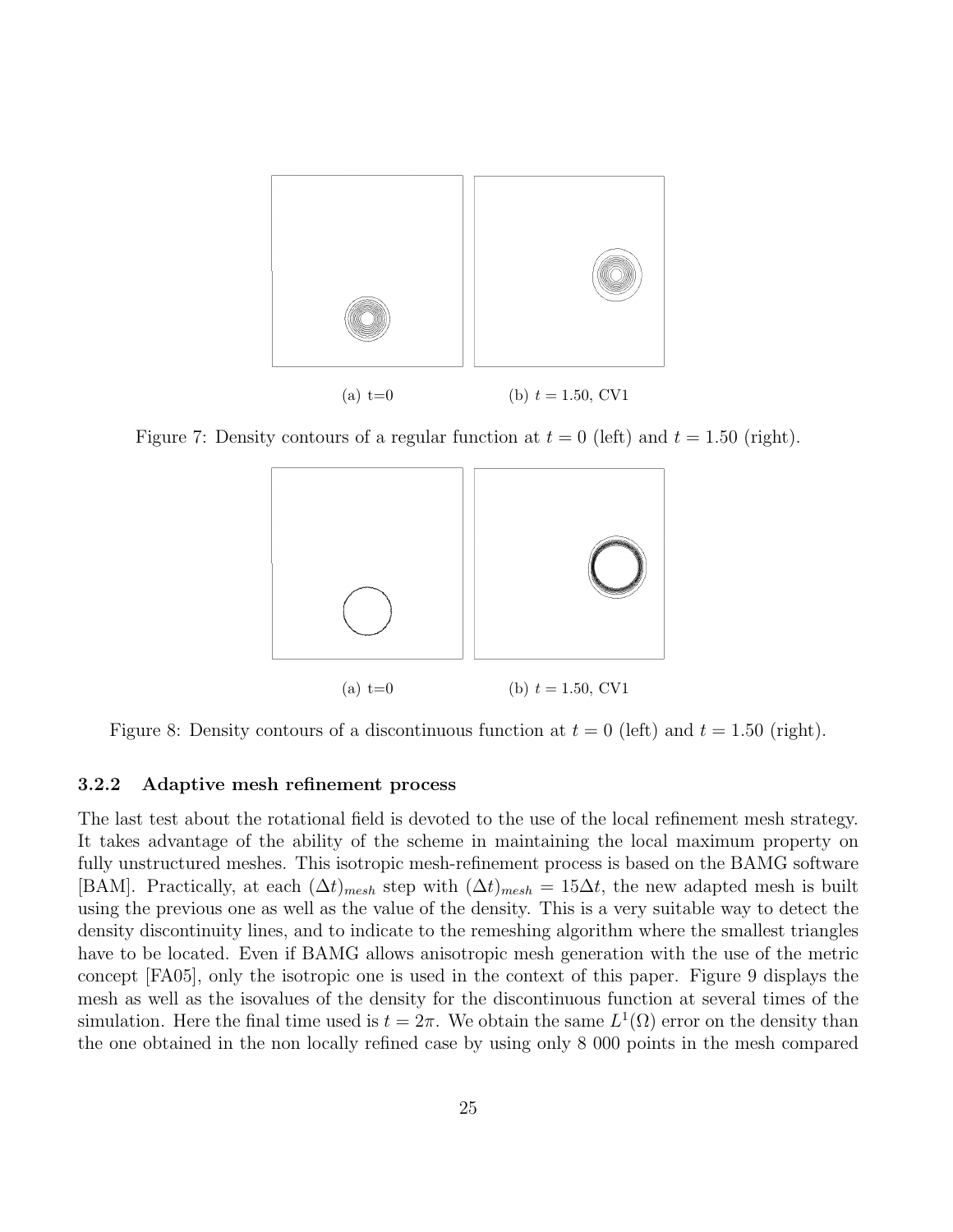to 77 000 points.



Figure 9: Mesh (top) and density contours (bottom) of a discontinuous function at  $t = 0$ ,  $t = \pi/2$ ,  $t = \pi$  and  $t = 2\pi$  with refinement strategy, CV1 control volumes.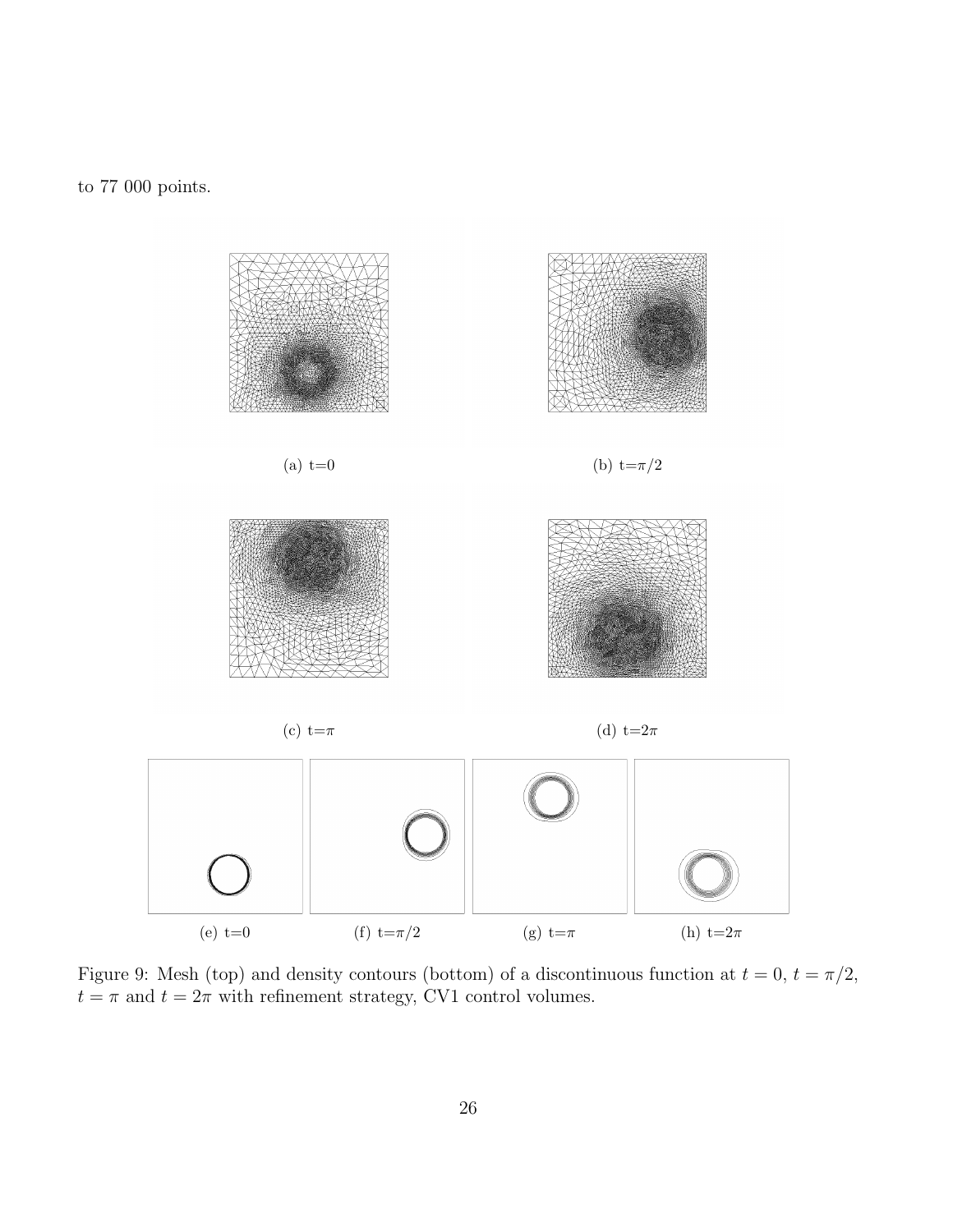#### 3.3 Falling Droplet

The goal of this test is to investigate the effectiveness of the proposed scheme by simulating variable density incompressible flows, in the context of very high density ratio such as a water bubble falling in air. This benchmark is already described in [CCG08], but only with a moderate density ratio (namely 100) and a tensorial Cartesian mesh, for which the maximum principle property is simply ensured by the use of a one-dimensional limiter. An unstructured mesh coupled to a local mesh refinement strategy allows far less degrees of freedom for a better accuracy. The scheme is therefore an alternative to Cartesian mesh flow solvers to simulate complex flows where the interfaces evolve in less predictable domains, as for instance Reyleigh-Taylor instabilities. Very small triangles can then be concentrated in the close vicinity of the interface, leading to a far smaller global number of degrees of freedom for a given accuracy. Here, a high density ratio is considered. The use of the limiting process described above for the vertex-based finite volume scheme is absolutely essential to provide physical as well as stable simulations. A heavy "droplet" falls through a light fluid and impacts the flat surface of the heavy fluid in a cavity. The computational domain is  $(0, d) \times (0, 2d)$ , where  $d = 1$  and at  $t = 0$  the fluid is at rest with density:

$$
\rho(x, y) = \begin{cases} \rho_M = 1000 & \text{if } 0 \le y \le 1 \text{ or } 0 \le r \le 0.2, \\ \rho_m = 1 & \text{if } 1 < y \le 2 \text{ or } 0.2 < r, \end{cases}
$$

where  $r = \sqrt{(x-0.5)^2 + (y-1.75)^2}$ . As in [SBGK99], the equations are made dimensionless by using the following references:  $\rho_m$  for density, d for length,  $\sqrt{d/G}$  for time, so that the reference using the ionowing references:  $\rho_m$  for density, *a* for length,  $\sqrt{a/\sigma}$  for time, so that the reference velocity is  $\sqrt{dG}$ . In the dimensionless equations, the gravity term is  $\mathbf{f} = (0, -\rho)$  and the Reynolds number is defined by  $Re = \frac{\rho_{\rm m} d^{3/2} G^{1/2}}{2}$  $\mu$ . In our test, the viscosity of the fluid is supposed to be constant in the whole domain and we have  $Re = 3132$ . The difficulty obviously comes from the very strong discontinuity at the interface. At initial time, the mesh is adapted to the initial condition using the BAMG mesh-refinement procedure [BAM], associated to the density gradient in order to detect the zones that need to be locally refined. Then, during the simulation, the time frequency of the remeshing process mainly depends on the quantity  $||\mathbf{u}||_{\infty} h_{min}$ , where  $||\mathbf{u}||_{\infty}$  is the  $L^{\infty}(\Omega)$  norm of the discrete velocity field, and  $h_{min}$  the length of the smallest edge in the mesh. At each remeshing step, once the new mesh is obtained, the old velocity field  $\mathbf{u}^{old}$  is not only linearly interpolated on the new mesh, leading to a new discrete field  $\mathbf{u}^*$ , but also projected on the discrete divergence-free space in order to obtain the velocity field  $\mathbf{u}^{new}$  on the new mesh. This is a crucial point to ensure (14), and so to make the finite volume scheme maximum principle preserving. Numerically, it consists in the minimization of  $||\mathbf{u}^* - \mathbf{u}^{new}||_{L^2(\Omega)}$  under the constraint that  $u^{new}$  is divergence-free from the finite element point of view. It leads to the resolution of a classical saddle-point problem.

For this computation, we use the CV1 mesh and the smallest edge in the mesh is  $h_{min} = 1/400$ , so that the number of nodes in the mesh evolves from 15000 to 21000 during the simulation.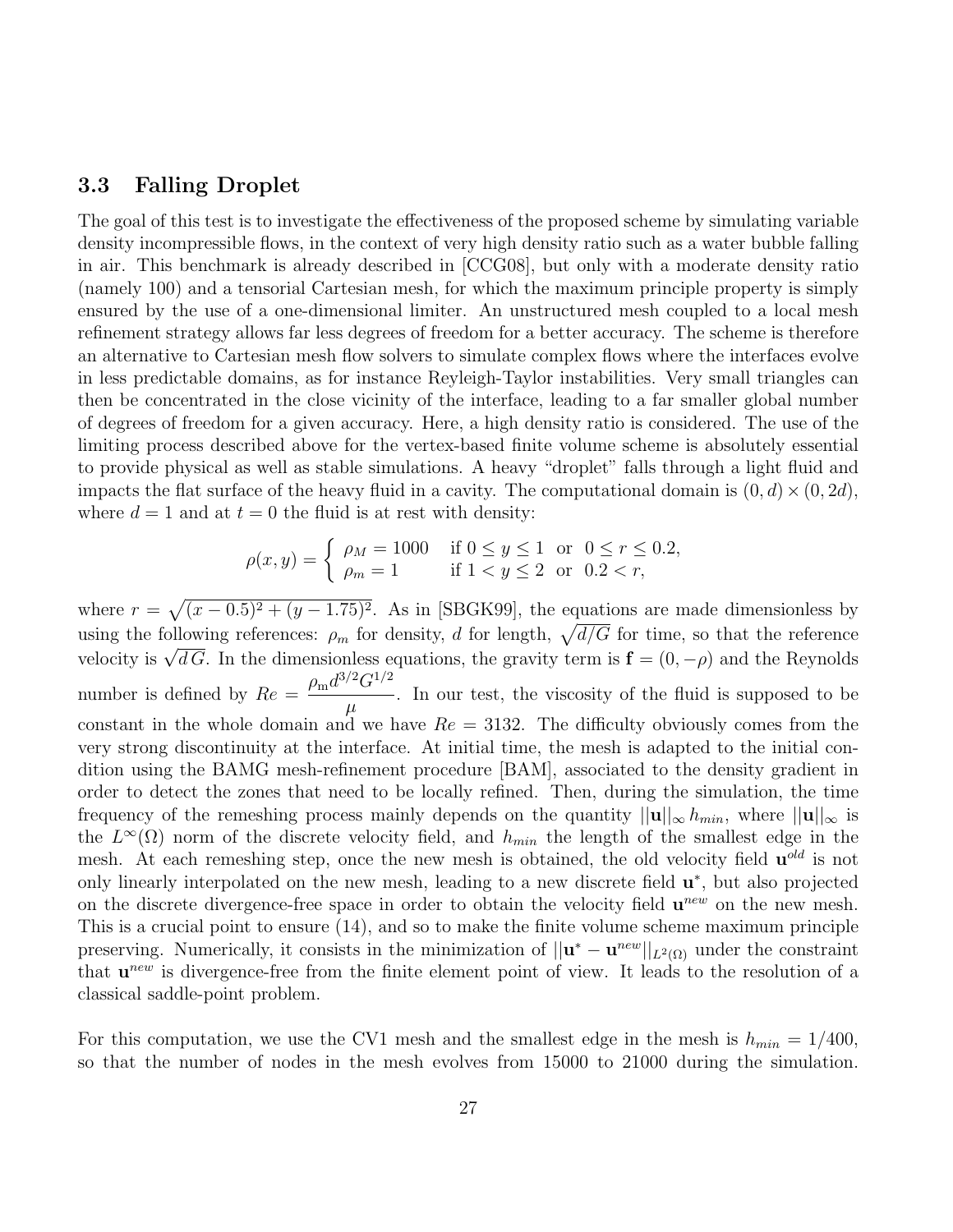Several density isovalues are displayed on Figure 10 and the corresponding meshes on Figure 11. The maximum principle is perfectly ensured, and results are very consistent with those of [Boy02, PAB<sup>+</sup>97, SBGK99] in slightly different contexts. Note also that these references make use of regular Cartesian grids. After the splash of the droplet, some areas of lighter density contours appear within the heavy fluid, corresponding to a phenomenon for which some particles of lighter fluid are trapped in the heavy fluid after the splash. The change of topology can be clearly distinguished since the two independent regions are merging. The formation of water waves resulting from the splash moving toward the walls can also be remarked. We point out that both the computation and the mesh generation do not exploit the natural symmetries of the problem. Accordingly, some small discrepancies indicating a loss of symmetry can appear, in particular after the splash (see (f),  $(g)$ , (h) in Figure 10 and Figure 11). It could be easily fixed by constructing "manually" a symmetric mesh. Let us note that a difficulty, compared to smaller density ratios, lies in the bad condition number of the linear system  $(6)-(7)$  in the finite element step of the algorithm. This feature has to be taken into account in order to actually ensure a discrete divergence-free velocity field, which is a fundamental assumption to provide the stability of the finite volume scheme. To obtain this satisfactory convergence process, the value of  $h_{min}$  has so to be chosen sufficiently small according to the value of  $\rho_M$ , and a suitable preconditioning strategy has to be used (we refer to [CCS09] for progress in this direction).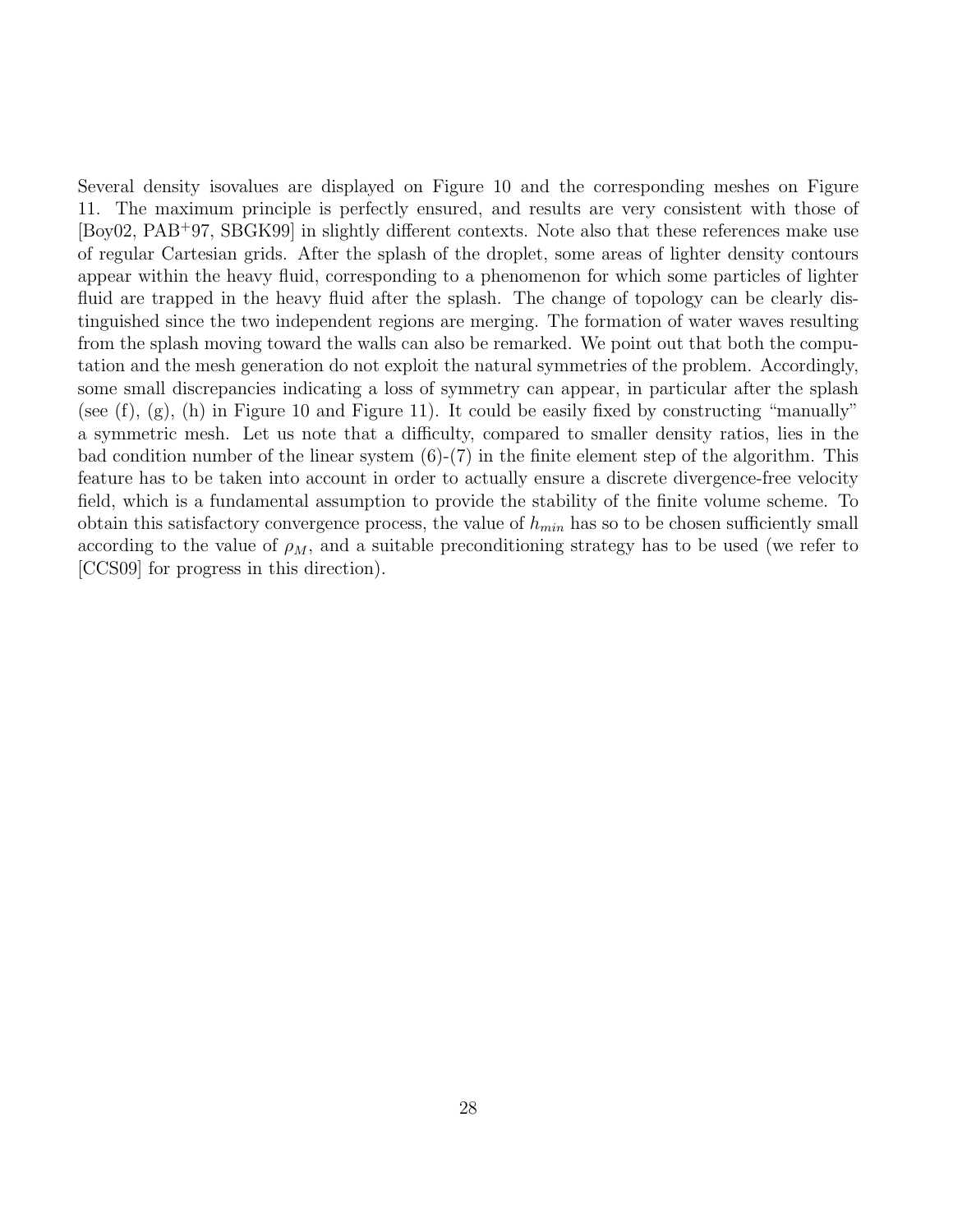

Figure 10:  $\rho_M = 1000$ ,  $h_{min} = 1/400$ , density contours = [200, 350, 400, 450, 500, 550, 600, 650, 800].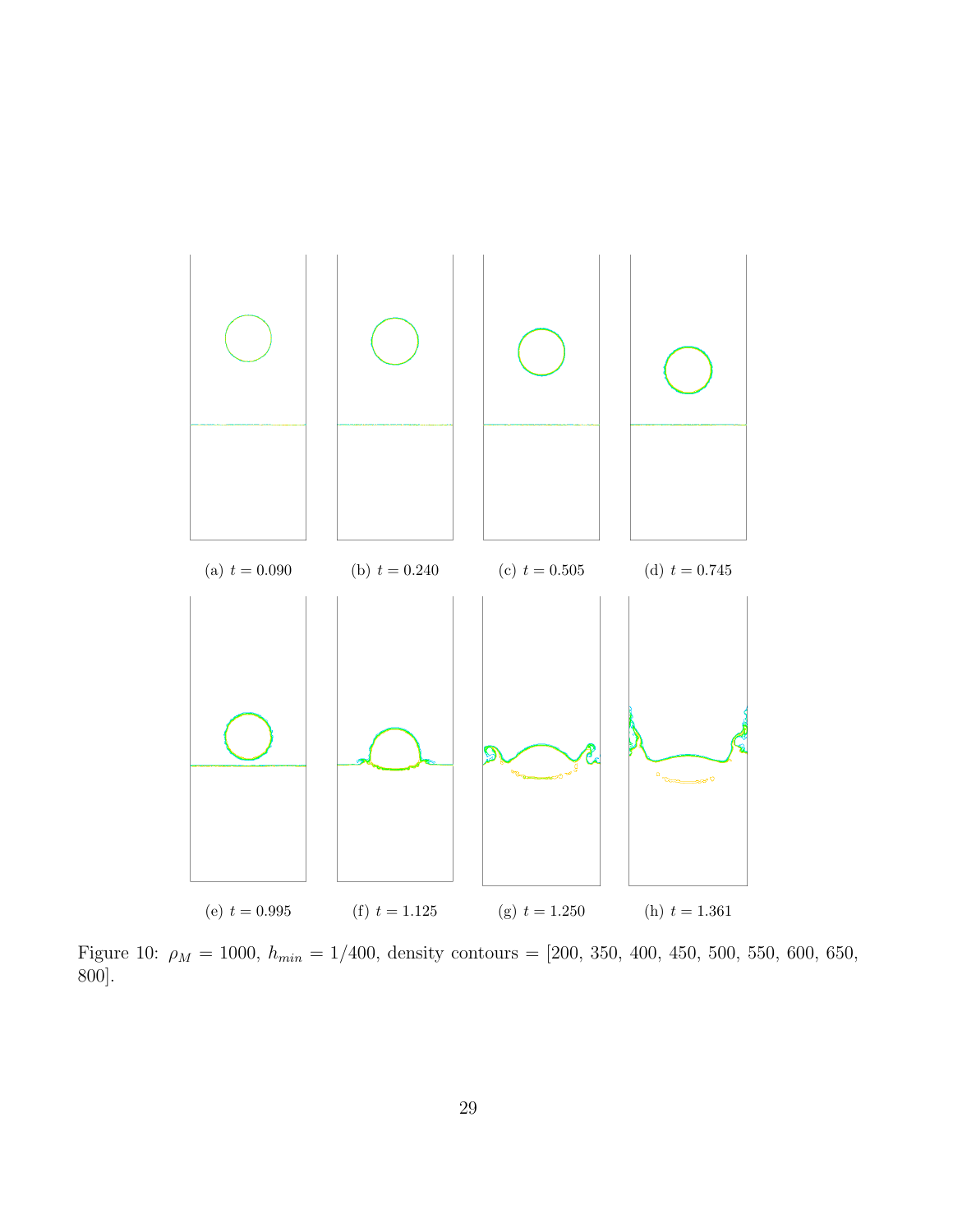

Figure 11:  $\rho_M = 1000$ ,  $h_{min} = 1/400$ , meshes.

## Conclusion

In this paper, a  $L^{\infty}$ -stable MUSCL vertex-based finite volume scheme is developed using a multidimensional slope limiter. On the one hand, it is proved to preserve a local maximum principle property under a given Courant-Friedrichs-Levy condition. On the other hand, the proof of the maximum principle is obtained for any discrete divergence-free velocity field, generalizing the constant velocity field case. According to the chosen control volume, two variants are derived. For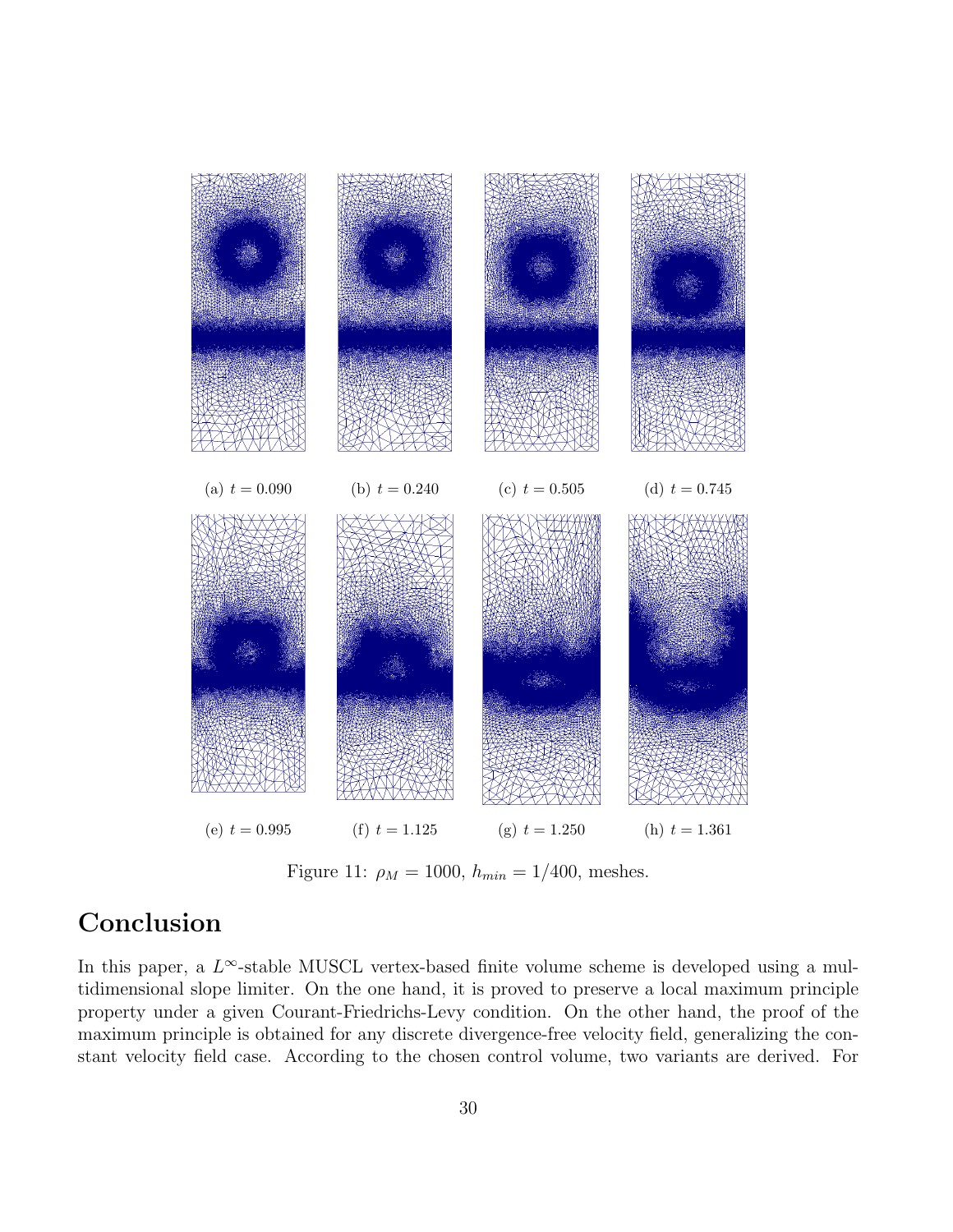the first one (namely, the CV1 case), and by contrast to the cell-center finite volume case, the  $L^{\infty}$ stability can be obtained without any geometry restriction on the mesh. The CV2 case we propose is simpler to implement and provides comparable results, but it also implies more constraints on the mesh. Numerical tests on several classical benchmarks lead to very satisfactory convergence rates. The proposed Finite Volume scheme is incorporated in a more complete code to simulate the evolution of variable density flows with very high density ratios on unstructured meshes, combined to a local mesh refinement strategy.

### References

- [AA09] G. Ansanay-Alex. Un schéma éléments finis non-conformes/volumes finis pour  $l'approximation$  en maillages non structurés des écoulements à faible nombre de Mach. PhD thesis, Université de Provence, Aix-Marseille, France, 2009.
- [AR03] R. Abgrall and P.L. Roe. High order fluctuation schemes on triangular meshes. Journal of Scientific Computing, 19(1-3):3–36, 2003.
- [BAM] Bamg mesh generator. http://pauillac.inria.fr/cdrom/prog/unix/bamg/fra.htm.
- [BC09] T. Buffard and S. Clain. Monoslope and multislope MUSCL methods for unstructured meshes. J. Comput. Phys., 2009. To appear.
- [BJ89] T.J. Barth and D.C. Jespersen. The design and application of upwind schemes on unstructured meshes. In 27th AIAA Aerospace Sciences Meeting, Reno, NV. AIAA, 1989. 1989-0366.
- [BLC96] P. Batten, C. Lambert, and D. M. Causon. Positively conservative high-resolution convection schemes for unstructured elements. Internat. J. Numer. Methods Engrg., 39(11):1821–1838, 1996.
	- [BO04] T. Barth and M. Ohlberger. Finite volume methods: foundation and analysis. In E. Stein, R. de Borst, and T. Hugues, editors, Encyclopedia of Computational Mechanics, pages 1–55. John Wiley & Sons, Ltd, 2004.
- [Boy02] F. Boyer. A theoretical and numerical model for the study of incompressible mixture flows. Computers and Fluids, 31(1):41–68, 2002.
- [BR97] C.H. Bruneau and P. Rasetarinera. A finite volume method with efficient limiters for solving conservation laws. Computational Fluid Dynamics J., 6(1):23–38, 1997.
- [CC09] S. Clain and V. Clauzon.  $L^{\infty}$  stability of the MUSCL methods. Numer. Math., 2009. To appear.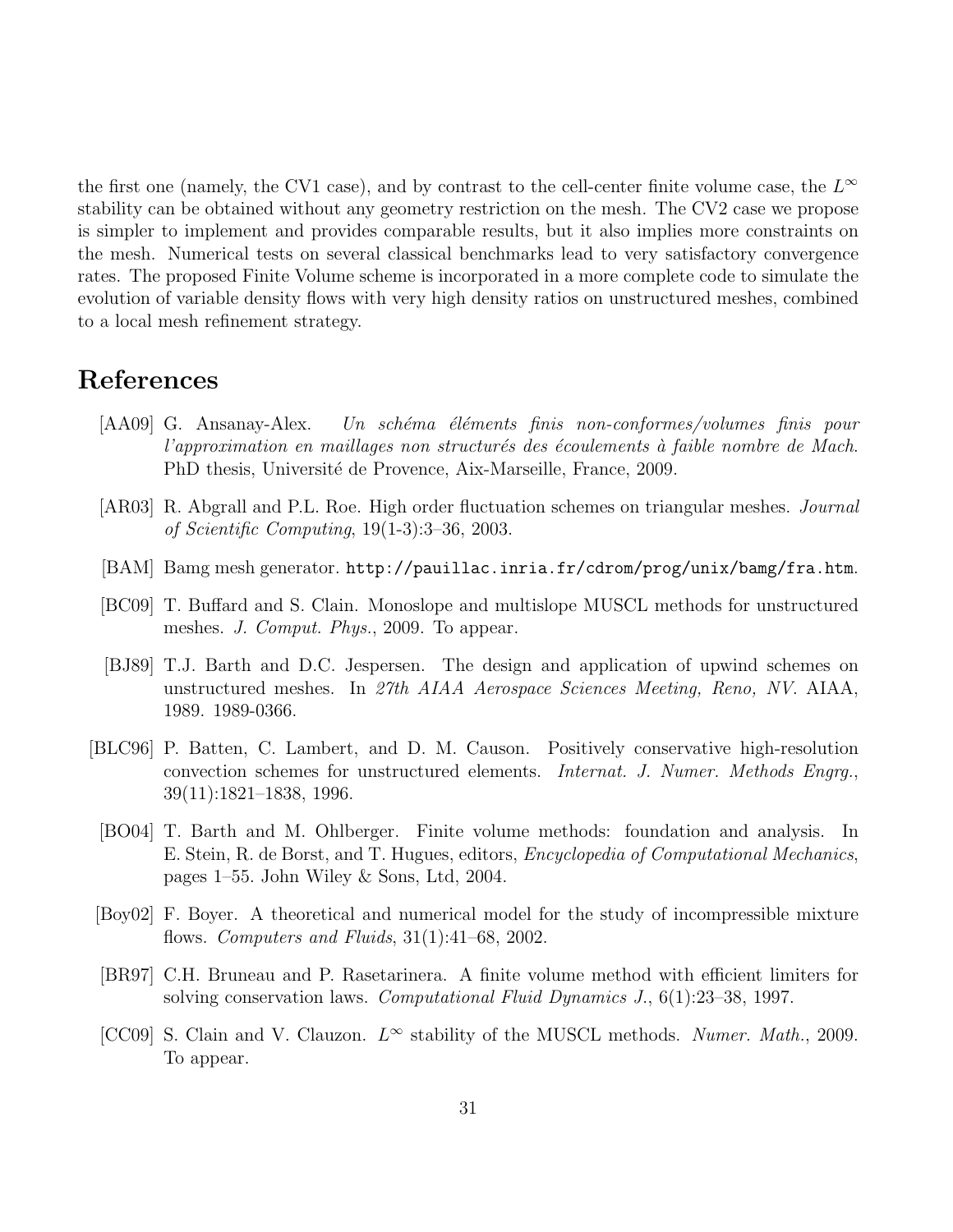- [CCG08] C. Calgaro, E. Creusé, and T. Goudon. An hybrid finite volume-finite element method for variable density incompressible flows. J. Comput. Phys., 227(9):4671–4696, 2008.
- [CCS09] C. Calgaro, J.-P. Chehab, and Y. Saad. Incremental incomplete LU factorizations with applications to time-dependent PDEs. Preprint, 2009.
- [CH00] C. Chainais-Hillairet. Second order finite volume schemes for a nonlinear hyperbolic equation : error estimate.  $M2AS$ ,  $23:467-490$ ,  $2000$ .
- [Cia78] P. G. Ciarlet. The finite element method for elliptic problems. Studies in Mathematics and its applications, Elsevier, 1978.
- [CJS<sup>+</sup>98] B. Cockburn, C. Johnson, Shu, C.-W., and E. Tadmor. Advanced numerical approximation of nonlinear hyperbolic equations, volume 1697 of Lecture Notes in Mathematics. Springer-Verlag, Berlin, 1998. Papers from the C.I.M.E. Summer School held in Cetraro, June 23–28, 1997, Edited by Alfio Quarteroni, Fondazione C.I.M.E.. [C.I.M.E. Foundation].
	- [Cla08] V. Clauzon. Analyse des schémas d'ordre élevé pour les écoulements compressibles. Application à la simulation numérique d'une torche à plasma. PhD thesis, Université Blaise-Pascal, Clermont-Ferrand II, France, 2008.
	- [CP08] I. Christov and B. Popov. New nonoscillatory central schemes on unstructured triangulations for hyperbolic systems of conservation laws. J. Comput. Phys., 227:5736–5757, 2008.
	- [DD92] A. Dervieux and J.-A. Desideri. Compressible flow solvers using unstructured grids. Technical report, INRIA, 1992. RR–1732.
- [DEO92] L. J. Durlofsky, B. Engquist, and S. Osher. Triangle based adaptive stencils for the solution of hyperbolic conservation laws. J. Comput. Phys., 98:64–73, 1992.
- [Des04a] B. Després. An explicit a priori estimate for a finite volume approximation of linear advection on non-cartesian grids. SIAM J. Numer. Anal., 42(2):484–504, 2004.
- [Des04b] B. Després. Lax theorem and finite volume schemes. *Math. Comput.*,  $73(247):1203-1234$ , 2004.
	- [DL01] B. Després and F. Lagoutière. Generalized Harten formalism and longitudinal variation diminishing schemes for linear advection on arbitrary grids. *Math. Mod. Num. Anal.*  $(M2AN)$ , 35(6):1159–1183, 2001.
	- [DL09] F. Delarue and F. Lagoutière. Probabilistic analysis of the upwind scheme for transport equations. Arch. Rat. Mech. Anal., 2009. to appear.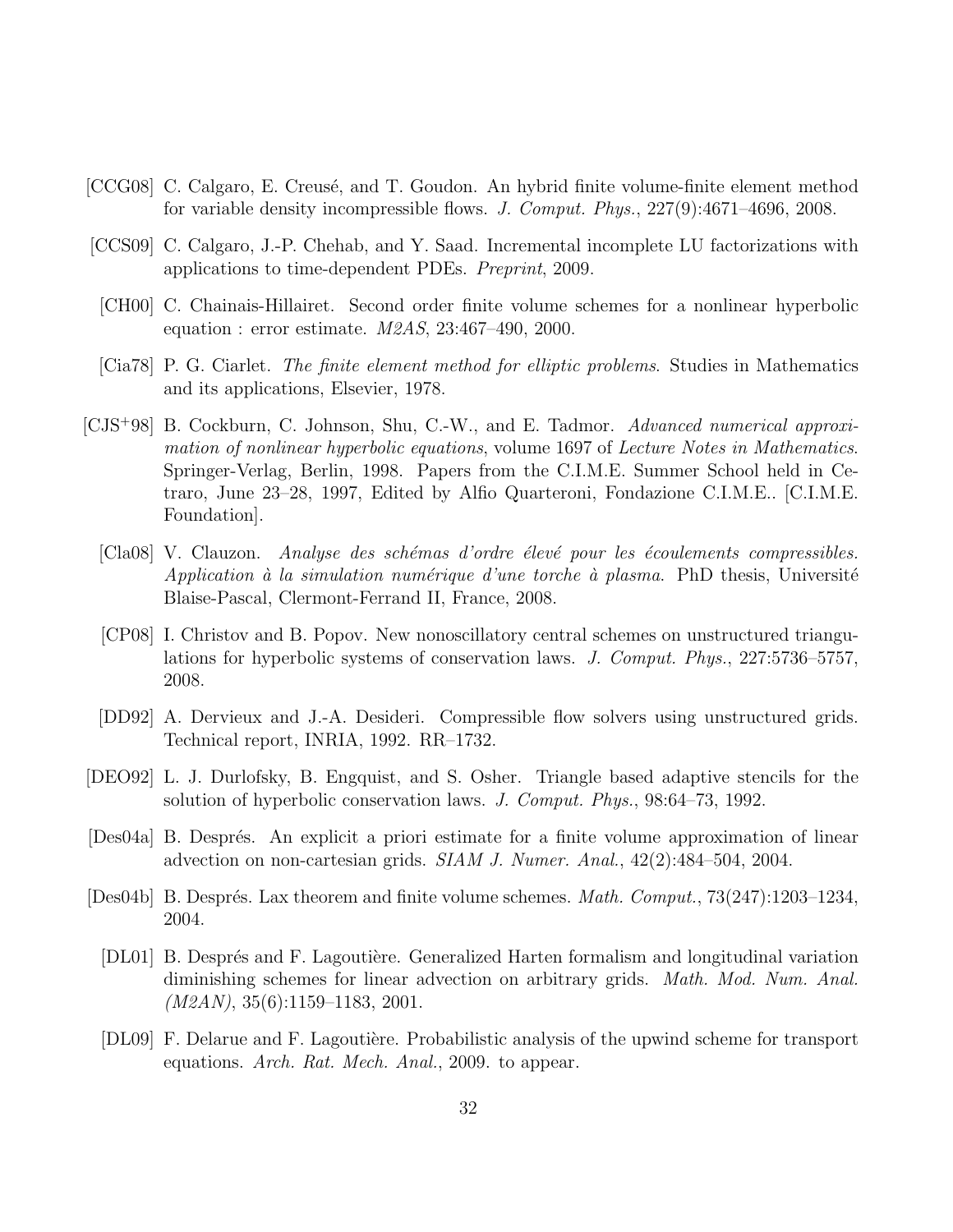- [DLL07] B. Després, E. Labourasse, and F. Lagoutière. The Vofire method for multicomponent flows on unstructured meshes. Technical report, Laboratoire Jacques-Louis Lions, Universit´e Pierre et Marie Curie, Paris 6, France, 2007. R0705.
	- [FA05] P.J. Frey and F. Alauzet. Anisotropic mesh adaptation for cfd computations. Comput. Methods Appl. Mech. Engrg, 194:5068–5082, 2005.
- [FLLO89] L. Fezoui, S. Lanteri, B. Larrouturou, and C. Olivier. R´esolution num´erique des ´equations de Navier–Stokes pour un fluide compressible en maillage triangulaire. Technical report, INRIA, 1989. RR–1033.
	- [GL85] J. B. Goodman and R. J. LeVeque. On the accuracy of stable schemes for 2D conservation laws. Math. Comp., 45(171):15–21, 1985.
	- [GQ00] J.-L. Guermond and L. Quartapelle. A projection FEM for variable density incompressible flows. J. Comput. Phys., 165(1):167–188, 2000.
	- [Har83] A. Harten. High resolution schemes for hyperbolic conservation laws. J. Comput. Phys., 49:357–393, 1983.
	- [Hub99] M. E. Hubbard. Multidimensional slope limiters for MUSCL-type finite volume schemes on unstructured grids. J. Comput. Phys., 155(1):54–74, 1999.
	- [LeV92] R. J. LeVeque. *Numerical methods for conservation laws.* Lectures in Mathematics. Birkauser, 1992.
	- [Liu93] X.D. Liu. A maximum principle satisfying modification of triangle based adaptive stencils for the solution of scalar hyperbolic conservation laws. SIAM J. Numer. Anal., 30(3):701–716, 1993.
	- [LT99] D. W. Levy and M. D. Thacker. Comparison of unstructured cell- and node-based schemes for the euler equations. In 17th AIAA Applied Aerodynamics Conference, Norfolk, VA. AIAA, June 1999. 1999-3185.
	- [Mav07] D. Mavriplis. Unstructured mesh discretizations and solvers for computational aerodynamics. In 18th AIAA Computational Fluid Dynamics Conference, Miami, FL. AIAA, June 2007. 2007-3955.
	- [Mer08] B. Merlet. Error estimate for the finite volume scheme applied to the linear advection equation. SIAM J. Numer. Anal., 46(1):124–150, 2007/08.
	- [MV07] B. Merlet and J. Vovelle. Error estimate for finite volume scheme. Numer. Math., 106(1):129–155, 2007.